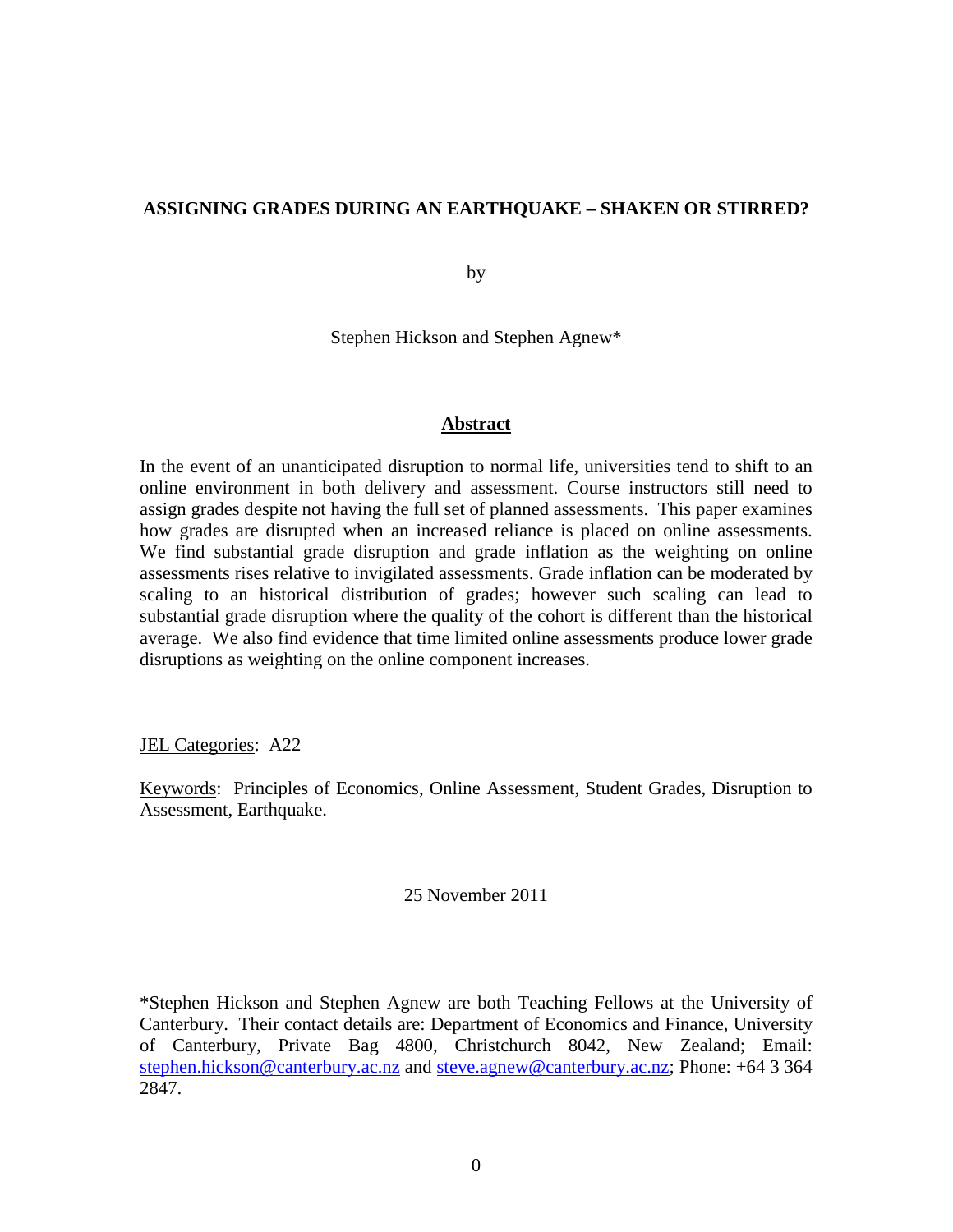### **I. INTRODUCTION**

When all goes well assessments in university courses occur as planned. Students know at the start of a course what the assessment items are and what weight they have. The structure of the assessment influences the behaviour of students as they attempt to balance the work in that particular course, their work in other courses and interests outside study.

The experience of the University of Canterbury during the second semester of 2010 (2010-S2) and the first semester of 2011 (2011-S1) following significant earthquakes has been that unanticipated disruptions to assessment certainly can occur. That the disruption is unanticipated is important as students have made choices (e.g. time allocation) given the notified assessment schedule. Under a different schedule they are likely to have made different choices. The June 13 Christchurch earthquake, which resulted in the final exam being cancelled, occurred during study week when all lectures and assessment other than the final exam had been completed. Right up until almost the day of the exam itself, the students believed they would be sitting a final exam. Hence there was no opportunity for students to modify their behaviour or choices when it came to study.

When a substantial disruption occurs, the most likely items of assessment to be cancelled completely are invigilated tests and exams. Online assessments are more likely to continue as students can complete these remotely. However course lecturers are still required to assign grades and must use the assessment that does take place to do so. As it transpired, online assessments proved to be invaluable in an earthquake disrupted semester. They could be completed by students without the need to come onto campus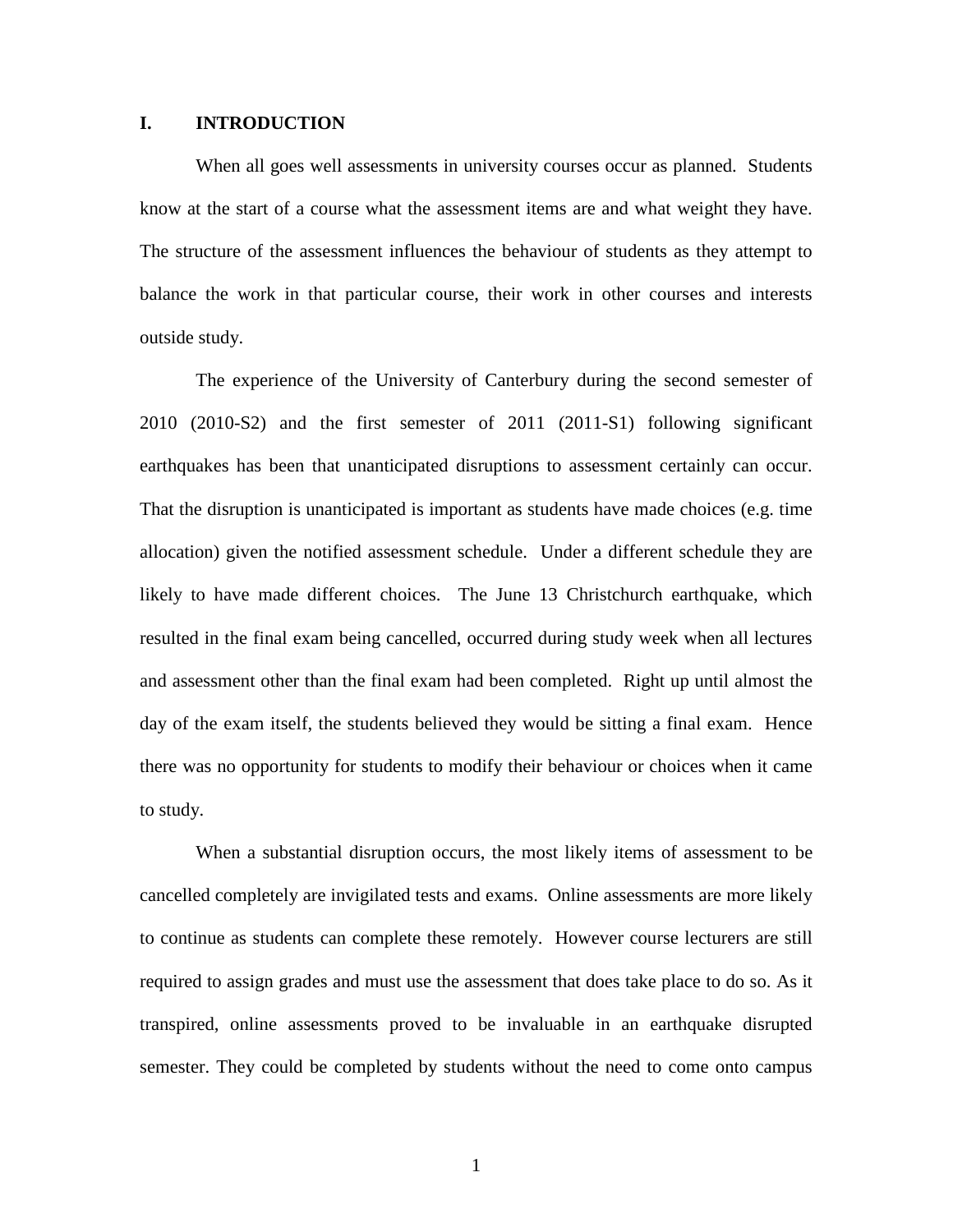(although those with no internet access at home could still use the computer labs on campus). It also reduced the need to use markers who themselves were earthquake disrupted.

According to the limited research that exists on this topic, moving to a more online format is common in times of natural disasters. As a result of a norovirus outbreak which closed the Hope College campus for four days, Benton (2009) describes the college now being able to "come close to sustaining the experience of the traditional classroom from dispersed locations" (p. 4). Further examples of a natural event leading to a greater online focus include George Washington University, which uses e-learning as a central part of their plan for educational continuity, prompted by the H1N1 flu. According to George Washington's Yordanos Baharu, "Part of what we're doing in training is getting faculty to think about plan B. With this plan, we're confident that we can mitigate potential disruptions and provide students and faculty the support they need to continue teaching with Blackboard's system" (eCampus News, p. 1). When Hurricane Ike shut down the Clear Creek Independent school district for nearly two weeks, "teachers and students leveraged online learning to avoid missing academic targets for the year thanks to the ability to communicate and complete assignments even while school buildings were closed" (eCampus News, p. 1). In response to SARS and Avian flu outbreaks in 2005, Singapore's Nanyang Technological University (NTU) launched a preparedness program which closes segments of its campus for one week at a time. Students are able to receive lesson plans, watch lecture videos, and complete assignments and tests online. According to Daniel Tan from NTU, "What we're trying to achieve is learning continuity. Our plan allows university officials to close the campus with a high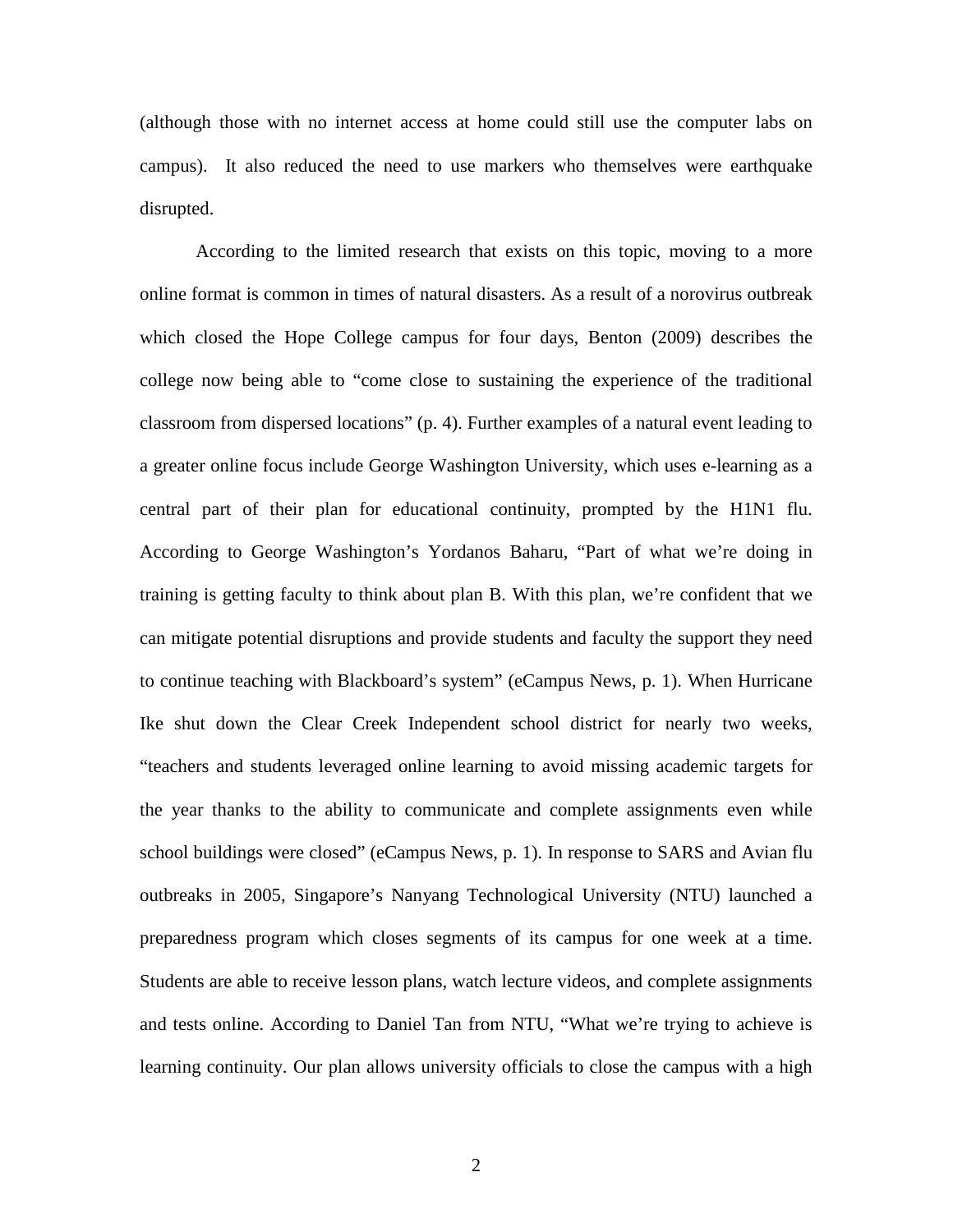level of confidence that education operations can continue successfully online". (eCampus News p. 2). Meyer & Wilson (2011) mention that the use of online learning as a response to disasters is new, and there are few studies looking into this issue. They do however cite Omar, Liu & Koong, (2008) describing The Southern University at New Orleans becoming an online learning campus after being struck by hurricanes. In particular they discuss continuous education being provided to displaced students through the use of mobile devices. Foster & Young (2005) are also referenced describing the University of New Orleans offering a significant number of additional online courses than in previous semesters. Meyer  $& Wilson (2011)$  also refer to Hartman and Lundberg (2009) who promoted online education as the "vehicle for meeting both sets of needs" (p. 593) when referring to the need to support individuals through a disaster but to also "sustain academic work" (p. 3). Finally Danielson (2009) is mentioned as reporting online classes and Skype being used at the University of South Florida in the event of an emergency. SchWeber (2008) traces "distance learning as a solution in the face of danger" (p. 38) back to the Second World War, where correspondence courses were implemented in France, "which would follow the same program, methods used in the schools and with the same instructors" (p. 38). SchWeber (2008) refers to war again in 2006, where educational institutions in Israel and Lebanon provided online courses for impacted students. SchWeber (2008) also references the *Sloan Semester* Project, an electronic partnership between Louisiana and Mississippi Colleges which allowed their students to continue their studies online subsequent to hurricanes Katrina and Rita.

The above literature focuses on a shift of predominantly teaching resources to an online environment in response to a natural event, rather than assessment becoming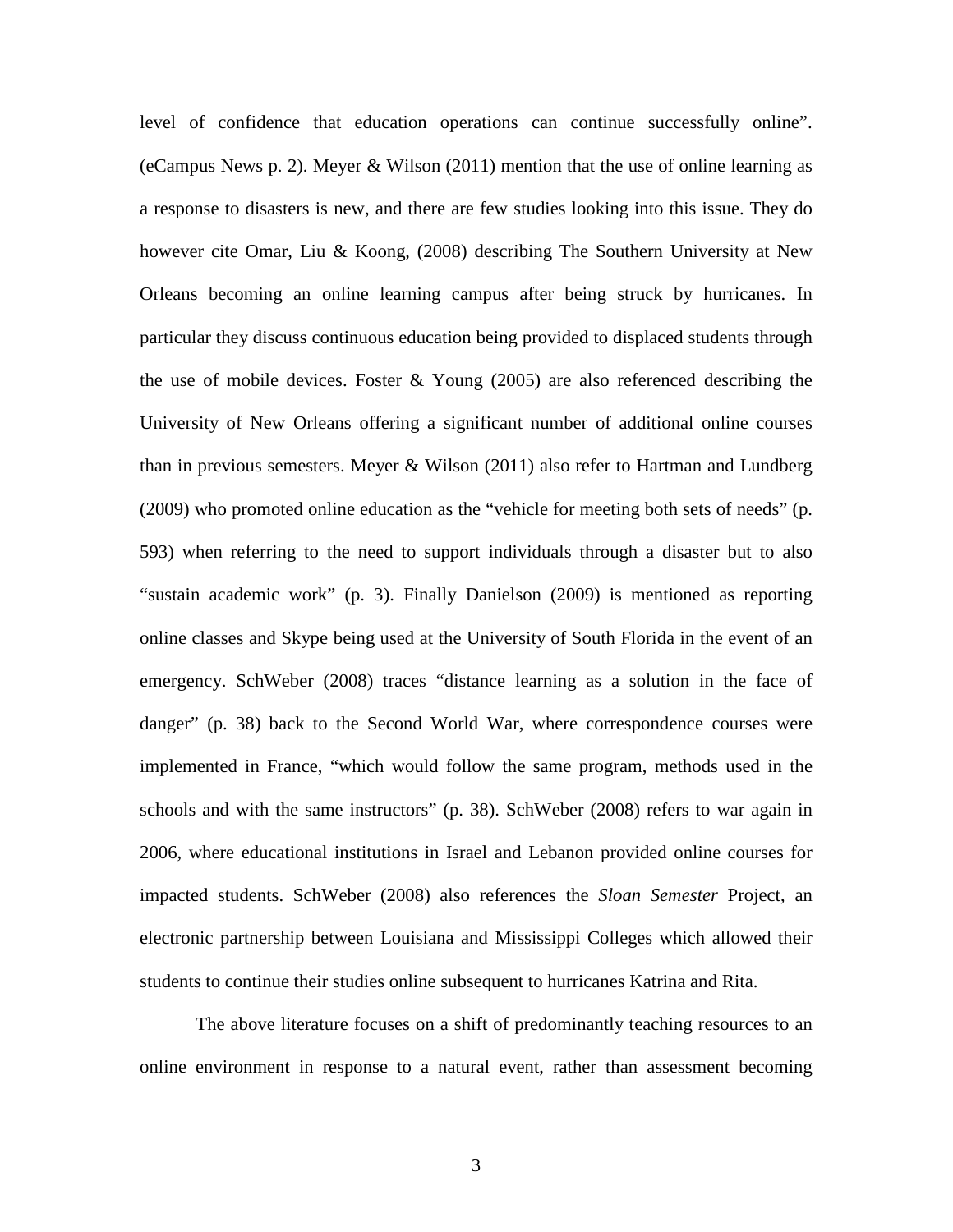predominantly online. There is a body of general literature on the shift to online assessment and teaching as technology improves. This includes researchers such as Robles and Braathen (2002) who suggest that in the new online learning world, more responsibility for their learning is now placed on the learner. They also state that online assessment has the potential for greater levels of immediate feedback. This is supported by Graff (2003), who states "There are many potential advantages of online assessment to learners. For example, tests are available on demand and at any time. Furthermore, computerised assessment systems give immediate feedback to the user; therefore users learn by taking the test". (p. 22). There has also been some discussion around the validity of online testing. Perrin & Mayhew (2000) raised some concerns based on the ability of students to cheat, giving the example of students printing online tests and sharing them. The purpose of this paper is not to discuss the efficacy of online assessment. Rather, given that most tertiary institutions use a mixture of online and invigilated assessment methods, the purpose of this paper is to establish how grade distributions are disrupted when an increased reliance is placed on online assessments. This paper seeks to fill the void in the literature by examining how effective different forms of assessment are in assigning grades in an earthquake or otherwise affected semester.

In particular the contribution that this paper will make is in examining how well online assessments perform in the task of assigning grades in our Principles of Microeconomics (ECON104) and Principles of Macroeconomics (ECON105) courses when the assessment schedule faces a substantial unanticipated disruption. We focus particularly on 2011-S1 due to the extent of the disruption that occurred. We model a similar disruption in our historical data (pre 2010-S2) with similar assessment items and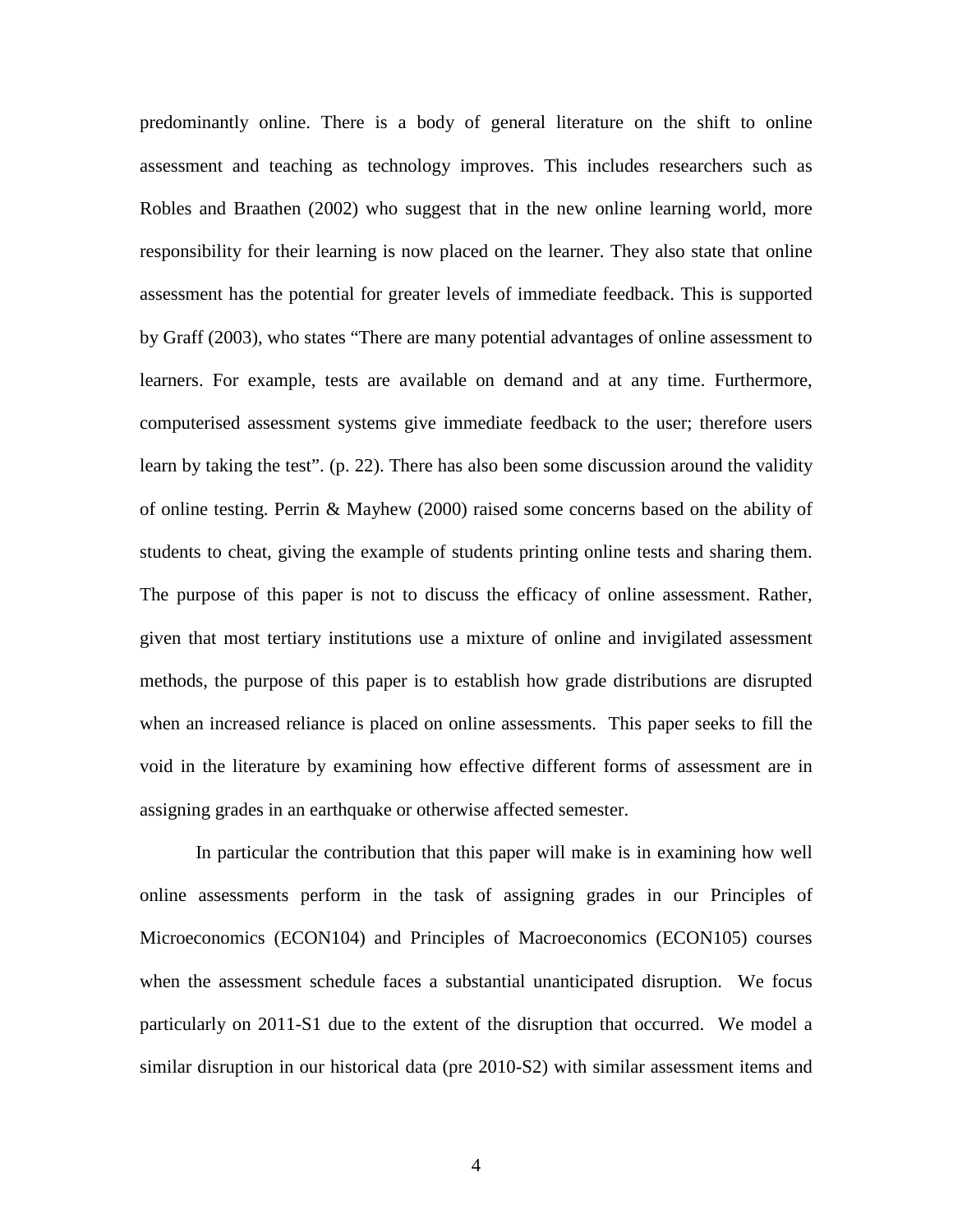replicate the disruption to 2011-S1 with the 2011-S2 student data where the assessment items are identical.

We define the term "non-disrupted grade" to mean the grade that a student receives when all assessment items occur as planned (i.e. all assessments are completed). Determining what assessment is "optimal" in some sense is beyond the scope of this paper. We simply take as given the assessment regime that is in place at any particular time. We are then able to compare this "non-disrupted grade" to a "disrupted grade". We define the "disrupted grade" as the one that is assigned when the notified assessment schedule is disrupted due to an unanticipated shock. By converting grades to the University of Canterbury  $GPA<sup>1</sup>$  $GPA<sup>1</sup>$  $GPA<sup>1</sup>$  scale we are then able to quantify the extent of the change that would occur. Of course when a disruption occurs it is not possible to observe the "non-disrupted grade" but we are able to take advantage of the data we have from other semesters to model such disruptions.

Section 2 describes the assessments, data and methods, section 3 is the discussion of results and section 4 concludes.

<span id="page-5-0"></span><sup>&</sup>lt;sup>1</sup> GPA is awarded as follows: A+=9, A=8 etc down to E=-1.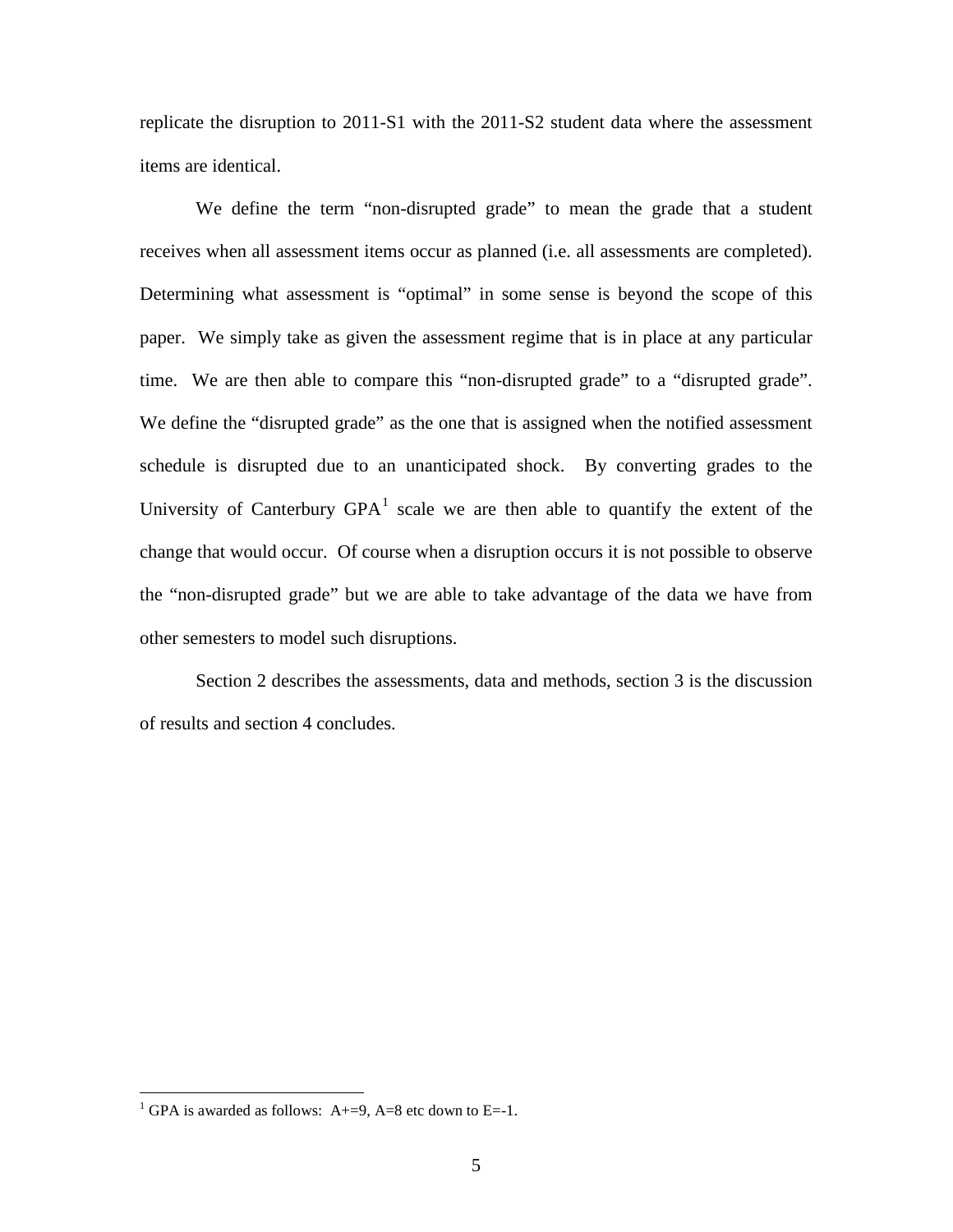### **II. ASSESSMENTS, DATA AND METHODS**

In this section we discuss the assessments used in ECON 104 and 105 over the time period in question, the data used in this study and the methods applied to the data. Results are discussed in the next section.

The following table summarises how assessment in both principles courses has changed over time.

#### [TABLE 1 HERE ]

From 2007-S1 a minimum mark was required in the final exam in order to receive a continuing pass (C or better) in the course. $2$ 

There were 10 online multiple choice tests each worth 1%. Students could attempt each test as many times as they wished and their highest mark was the one that counted. Questions were drawn randomly from a large bank of questions sourced from the text book supplier. For most course occurrences these tests were open for the entire semester rather than being time limited. However, this was changed in ECON 105 for 2009-S2 onwards and the online MC tests were only open for a short window around the time the material was covered in class. Students could still have as many attempts as they wished during this period.

The September 4 quake did cause some disruption to 2010-S2 courses although it was relatively minor compared to 2011-S1. A week of classes was lost in all courses.

<span id="page-6-0"></span> $\frac{1}{2}$  $3\sigma$  Students who scored more than 50% in the course overall but did not meet the minimum requirement in the final exam received a restricted (C-) pass meaning they passed the course but could not use it as a prerequisite for future courses.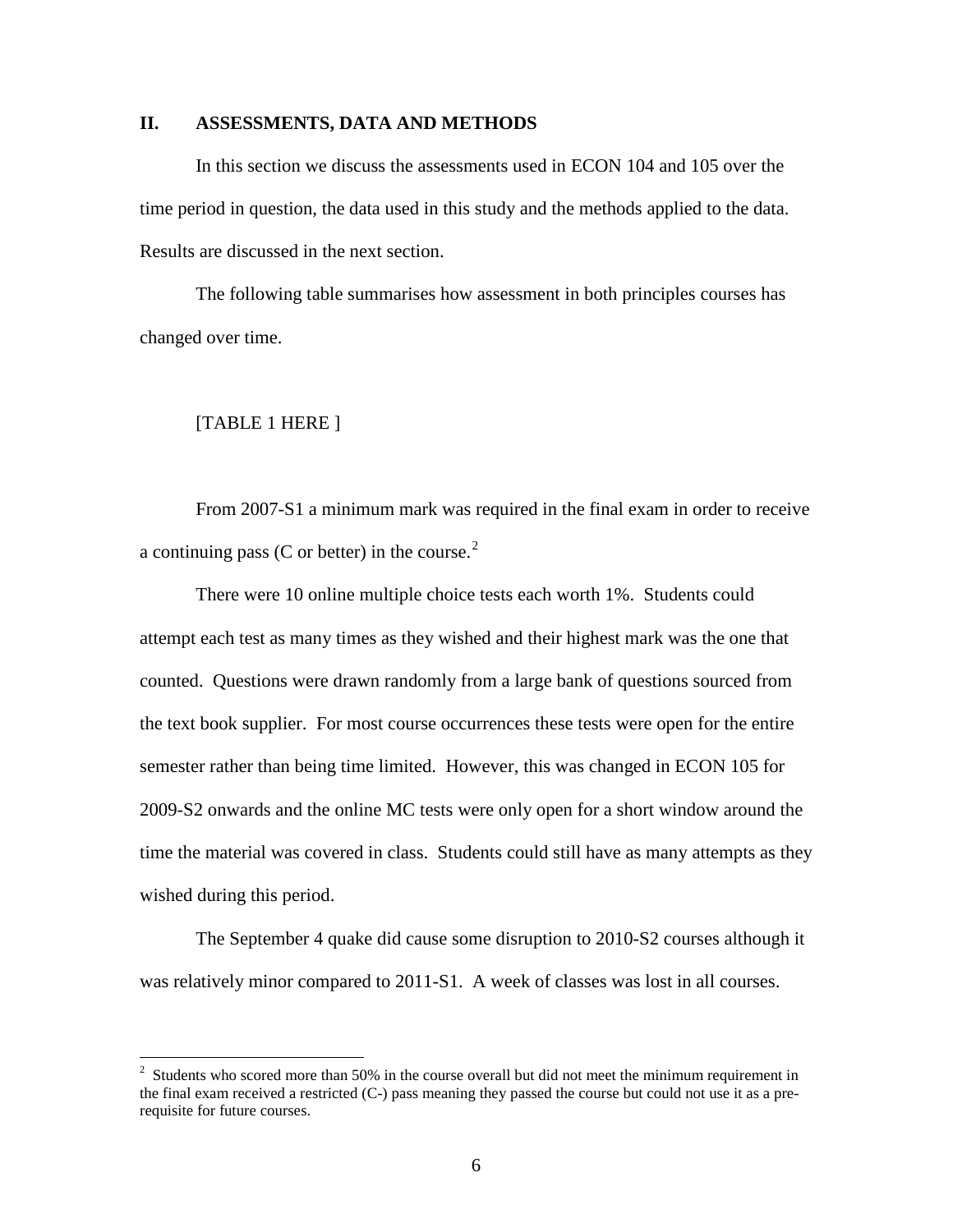Plussage<sup>[3](#page-7-0)</sup> was allowed in ECON 104 allowing a student to receive the better of 20/60 or 0/80 in the test and exam respectively. All final exams were reduced from three hours to two.

At the end of 2010 a number of factors unrelated to the earthquakes prompted the Department to change how the two principles courses were assessed. The traditional tutorial format was widely regarded as being ineffective with poor attendance. The expenditure of scarce funds was not providing good returns. Additionally, an increased focus by the university on student engagement and achievement meant a greater desire to provide earlier indications of non-engagement and a desire to target resources at those students who would benefit the most from tutorial type support.

From 2011-S1 assessment in both ECON 104 and 105 was modified. In ECON 104 the assignment was dropped while tutorial quizzes and a progress test were introduced. The progress test is a 30 question MC test completed in week six. Students have one week to complete the test but once started it must be completed in 90 minutes. The questions for each student are randomly drawn from a test bank. Tutorial quizzes were introduced where students complete weekly mini tests with the questions being drawn from the same test bank as the progress test. The number of text book based online MC quizzes was reduced to five.

In ECON 105 five online tutorials each worth two percent were introduced. Students could make one attempt at each tutorial but the window of opportunity was usually about two weeks.

Following the February 22 quake the assignment in ECON 105 was cancelled due to uncertainty over the availability of on-campus computer resources. There was no other

<span id="page-7-0"></span> $3$  Plussage is the term applied to a weighting scheme where a student gets the better of two alternatives.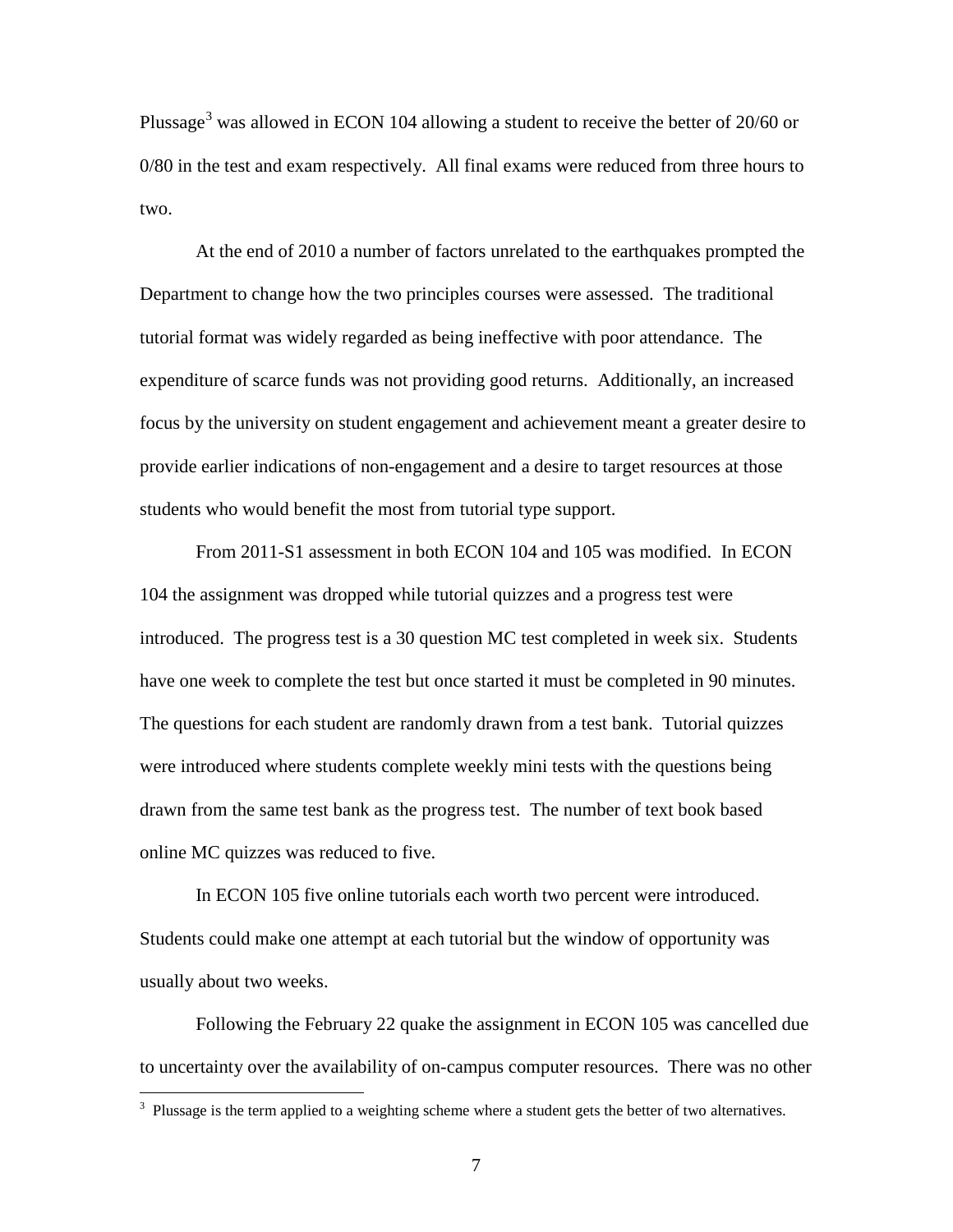disruption to assessment at that point though there was some discussion on whether or not term tests should be held. Ultimately term tests did go ahead. The June 13 quake occurred on the eve of final exams and as a result the ECON 105 exam was cancelled. The ECON 104 exam was cancelled for those students who were given a passing grade based on their other course work. Those who did not receive a passing grade based on their other course work were eligible to sit a special exam. $4$ 

Hence the grades allocated in 2011-S1 are "disrupted grades" rather than "nondisrupted grades" as we have defined it. While it is not possible to know "non-disrupted grades" for 2011-S1, it is possible to construct disrupted grades for students in other occurrences of the same course. We take advantage of having student data from 2005 to 2010 to examine different scenarios that allow us to understand the impact that removing the final exam would have had historically and thereby calculate "disrupted grades". We also replicate the semester 2011-S1 assessment with 2011-S2 students who undertook the full range of assessment identical to 2011-S1.

In the historical data (2005-S1 to 2010-S1) we exclude 2010-S2 as it was impacted by the September 4 quake. For the whole sample we delete students who did not attempt any assessment at all and those students who received "aegrotat" grades<sup>[5](#page-8-1)</sup>. That gives a large dataset of 8752 observations. For each student we know their assignment, online multiple-choice test, term test and final exam scores.

<span id="page-8-0"></span> $4$  Of the 155 students eligible to sit the special exam, only 103 actually did sit. Of those only 21 managed to improve their grade and eight of these were students who had not been able to attend the term test but were clearly good students. For those who had actually sat the term test, the highest grade they could be awarded was a C.

<span id="page-8-1"></span><sup>&</sup>lt;sup>5</sup> An aegrotat grade is awarded when a student misses a test or exam due to illness or other critical circumstance or when a student's performance in the test or exam is directly impacted by such circumstances. Hence performance in tests and exams is not truly reflective of ability or final grade.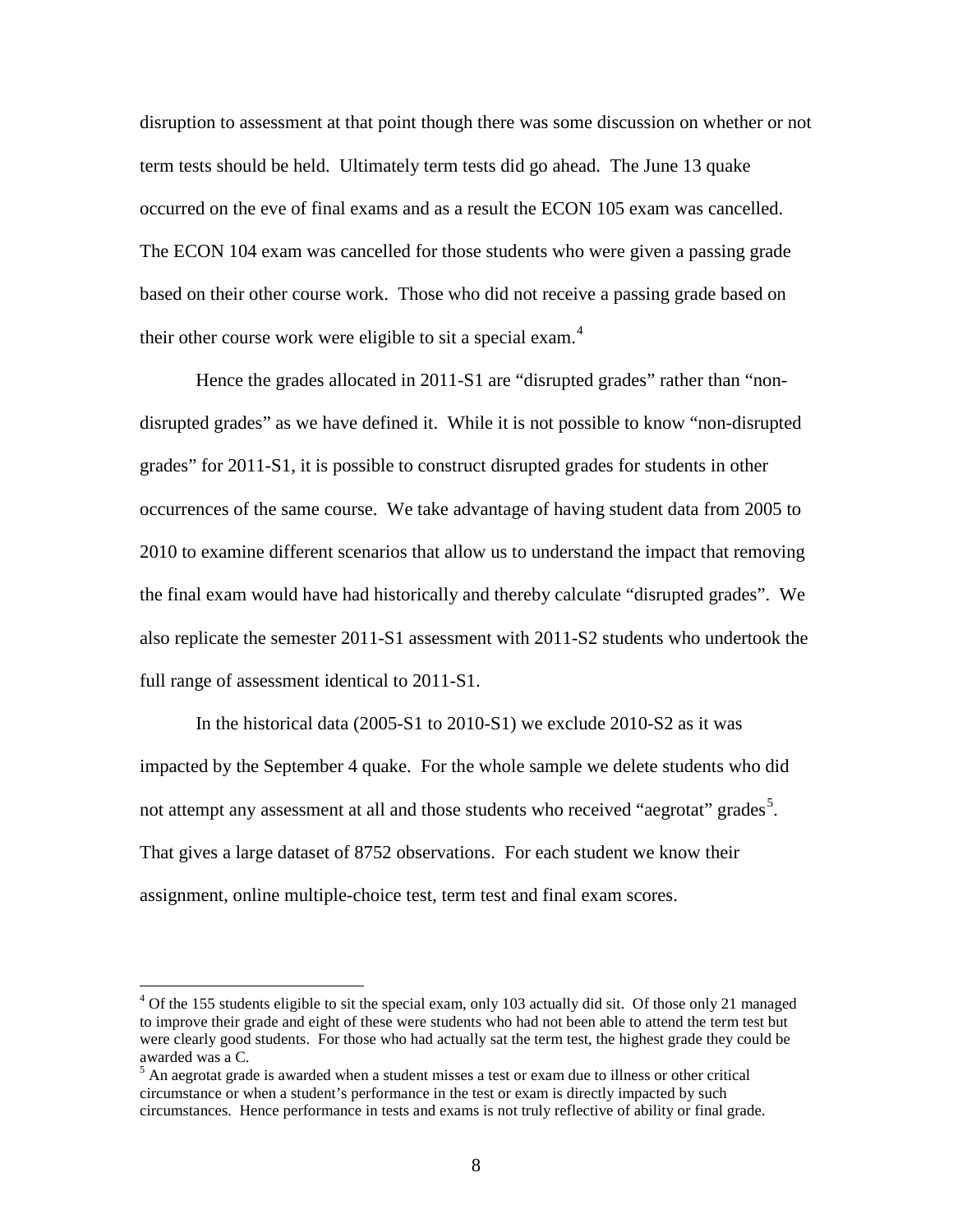For the historical data our interest is in how the online multiple-choice performs the task of assigning grades in conjunction with the term test since this most closely replicates what occurred for 2011-S1 where the final exam was cancelled. The more highly correlated the online assessment items are with the final exam, the better they will proxy for the final exam. To identify the level of correlation we calculate both the Pearson and the rank order Spearman correlation coefficients. The rank order correlation is particularly important when considering the possible use of scaling.

However, correlation coefficients are not sufficient. Even though, as expected, all the assessment items are positively correlated with each other it is not clear what the impact is on *grades* given the correlation is not perfect. Ultimately what students are interested in are grades. We therefore calculate disrupted grades based on different sets of weights for the online multiple-choice quizzes and the term test. We are then able to calculate the change in the GPA from the non-disrupted grade if a student is awarded a disrupted grade. A higher disrupted grade than the non-disrupted grade results in a positive difference.

A clear issue that arises is that online assessments typically have higher means than invigilated assessments. Hence the greater the weight that is given to online assessments the more the average GPA for the disrupted grades will rise compared to the average GPA for the non-disrupted grades. This can be avoided by scaling to a predetermined distribution.

We calculate average historical distributions for each of the 4 different occurrences  $-104 S1$  and S2 and 105 S1 and S2 – and apply these to the disrupted grades rank ordering of students. The reason that each set of occurrences must be handled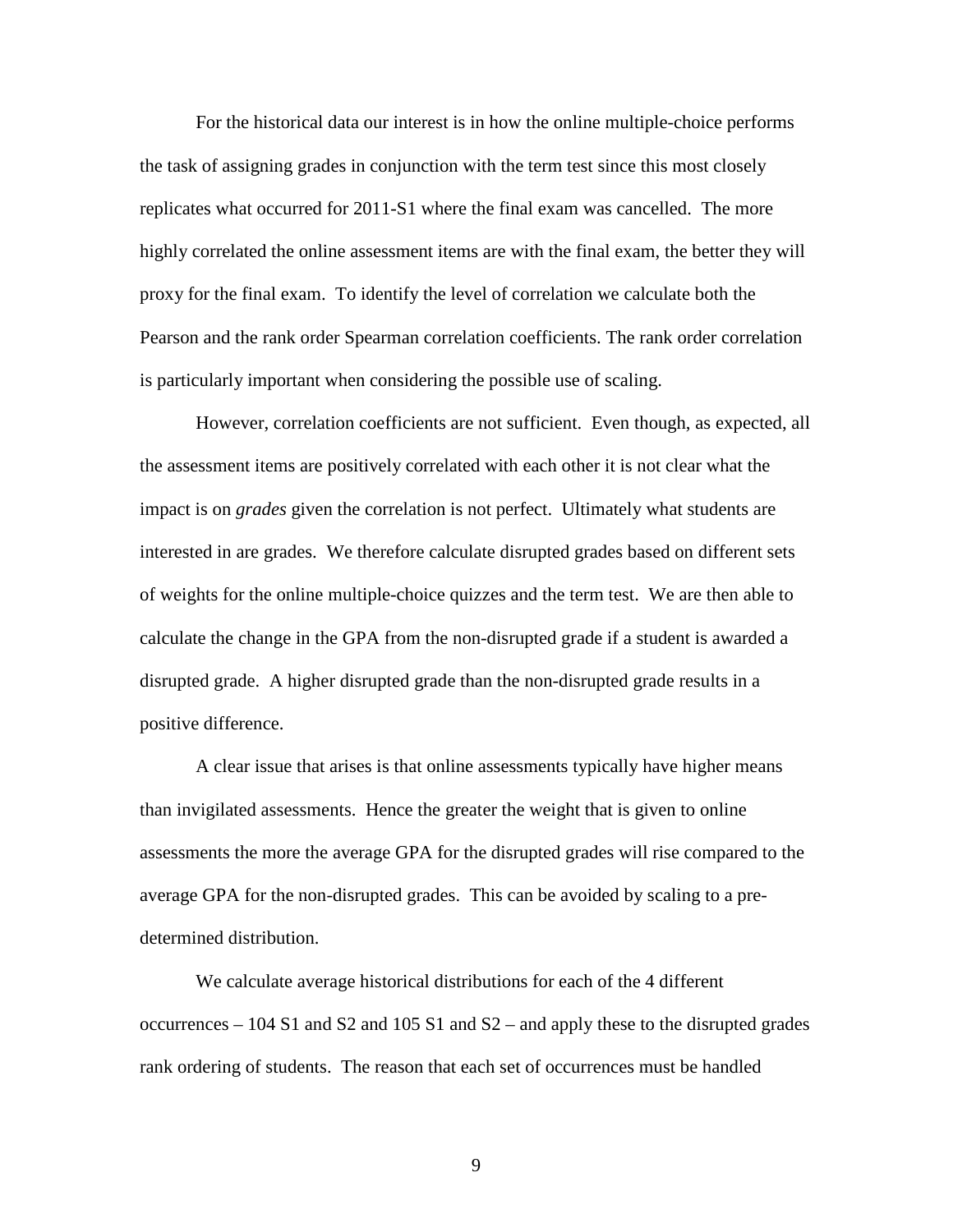separately is that the four occurrences within a year actually have different distributions. This is most marked between 104-S1 and 104-S2 where students who have failed the S1 occurrence re-take 104 in S2. Hence a different distribution was applied to each of the four different types of occurrences.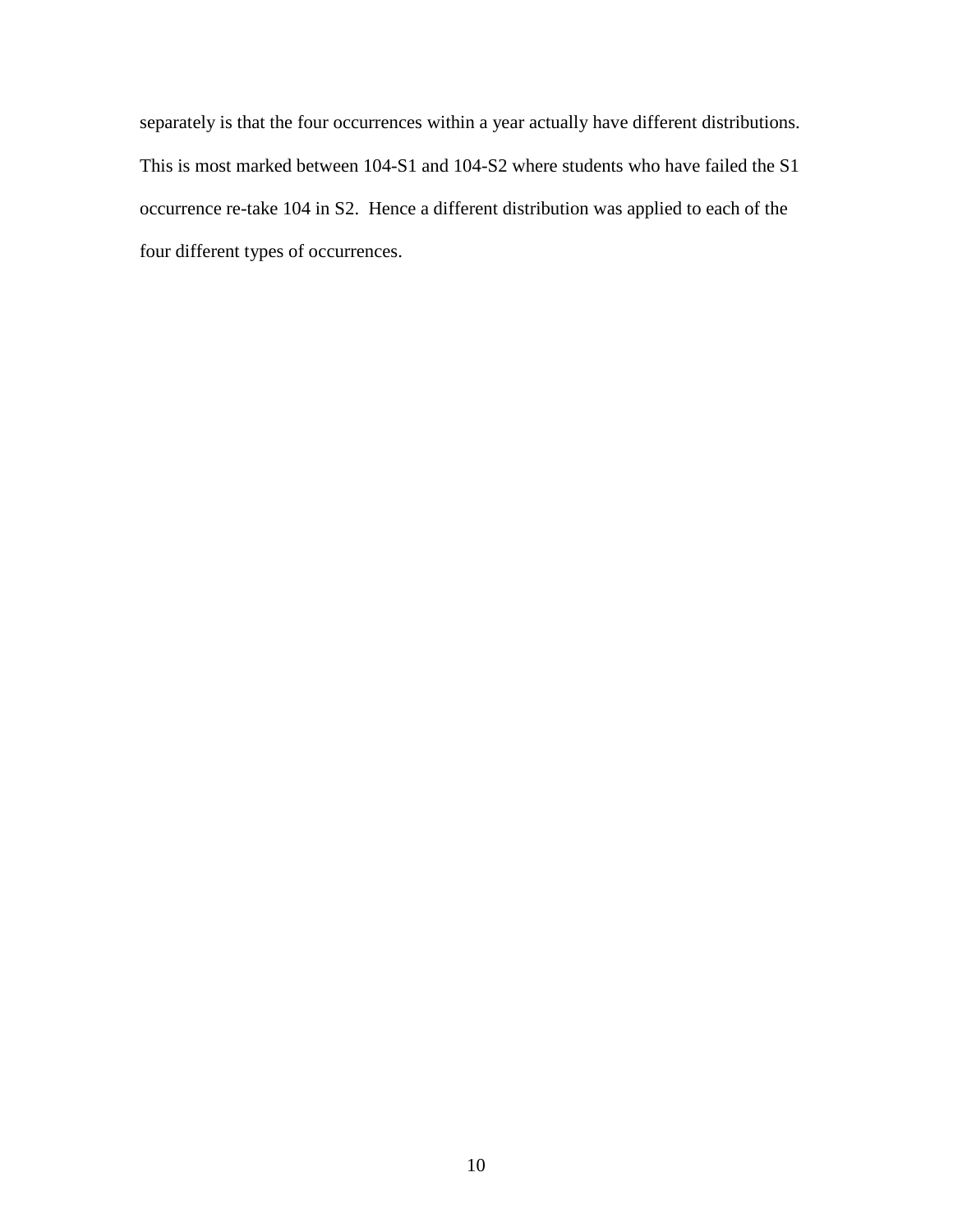### **III. DISCUSSION OF RESULTS**

### **2005 to 2010 Semester 1**

The mean score for the online multiple-choice tests (75.8) and assignment (64.4) are higher than the invigilated term test (50.9) and final exam (53.7).

Appendix 1 shows the correlation coefficients for the four assessment items across all years. All are positive and significant at the 0.01 level.

However, as previously mentioned, correlation measures are not sufficient. What matters to students is the impact on grades when a "disrupted grade" is required (as compared to a "non-disrupted grade" when all assessment takes place).

Table 2 shows the percentage of students that would experience a particular change in GPA over the whole dataset when grades are recalculated using different weighting schemes for the online MC tests and the term test. Table 3 shows the same impact on GPA when the same weightings are applied but the resulting grade distributions are scaled to the historical average.

#### [TABLE 2 HERE]

#### [TABLE 3 HERE]

There are a small number of extreme grade changes where students have differences of more than 4 GPA points (either plus or minus) between their non-disrupted grade and their disrupted grade. In general the big negative changes (where the disrupted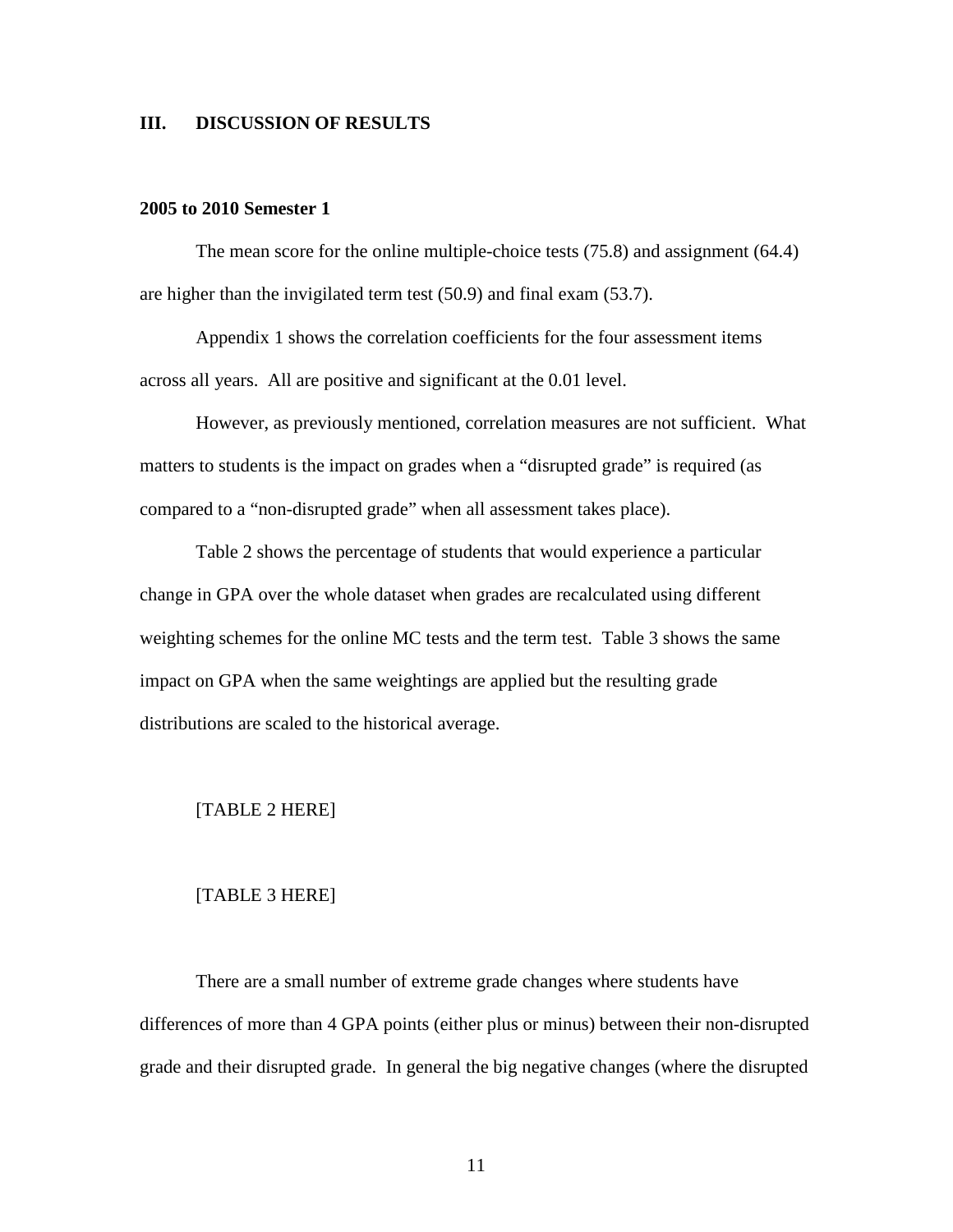grade is much lower than the non-disrupted grade) are caused by the student not doing the online tests but doing well in the term test and final exam. Some students who are confident in their own ability and are in fact relatively good students may not consider the online tests worth doing given their low weighting.

The large positive changes (where the disrupted grade is much higher than the non-disrupted grade) are caused by the student doing relatively well in the online MC tests and poorly in the exam compared to the term test. A grade based on the online MC and term test is thus much higher. There are a number of students in the sample who do well in the online tests and the invigilated term test and then for reasons unknown simply do not even sit the final exam.

Tables 2 and 3 also show the percentage of students that would experience a GPA disruption of  $+/-1$  or  $+/-2$  GPA points. For most of the score to grade mapping, 1 GPA point corresponds to 5 percentage points (e.g. a B grade is  $65 - 69.9$  percent and a B+ is 70 to 74.9 percent). Two GPA points therefore corresponds to 10 percentage points in a raw score.

While there will be some students whose grade changes by more than  $+/-2$  GPA points, what is desirable is a minimisation of this disruption to grades. What is clear from tables 2 and 3 is that the disruption to grades becomes more extreme as the weight on the online multiple choice tests rises. When the weight applied to the online multiple choice tests is 0.8 then 48 percent of students lie in the +/-2 GPA point range when using raw scores (table 2) although this rises to 77.8 percent if scaling is used (table 3). In contrast when the weight is 0.2 the values are 91.5 and 92.6 percent respectively.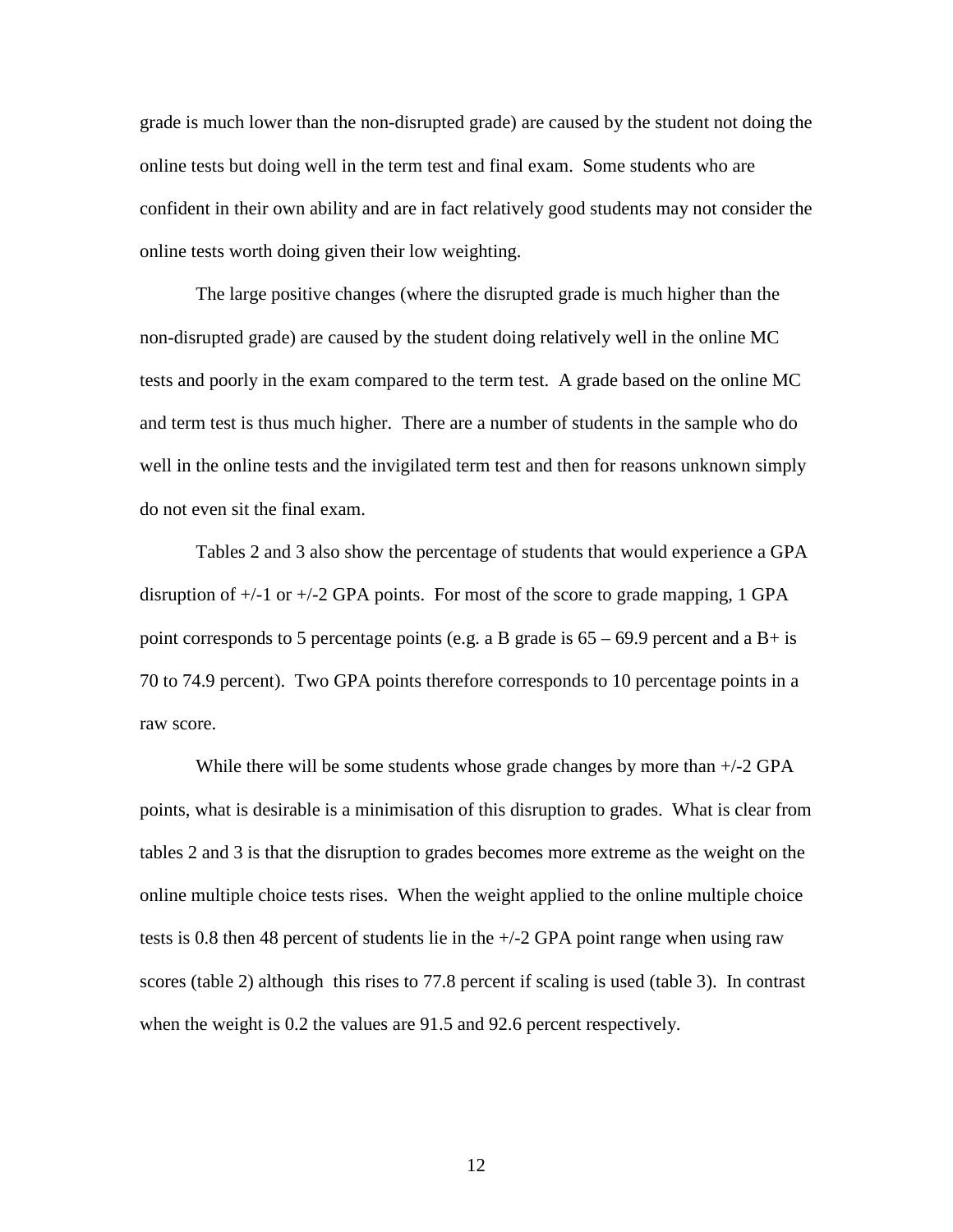We can see the two weighting schemes of  $(0.2, 0.8)$  and  $(0.4, 0.6)$  as two different approaches to a disruption to assessment. For the first this is similar to loading the weight of the missed final exam onto the term test (which is how the disruption was handled in 2011-S1 for ECON 104). For the second this is similar to spreading the weight of the missed final exam across the online MC tests and term test (which is how the disruption was handled in 2011-S1 for ECON 105). Both of these approaches produce similar disruptions to grades with at least 85 percent of students experiencing no more than  $a +1/2$  GPA point change to their non-disrupted grade. Both of these weighting schemes are better than not including the online tests at all which is not surprising since the non-disrupted grade includes the online tests.

What tables 2 and 3 also show is that a complete reliance on online tests is likely to produce substantial disruptions to grades. The weighting scheme (1.0, 0.0) is the case where all invigilated assessment is cancelled and the grade is assigned purely on the basis of in-course work. In this case only 39.1 percent of students are in the  $+/-2$  GPA point difference range when using raw scores though this does rise to 69.9 percent if scaling is used. Some students would experience extreme grade changes. These students will have done well in the online tests and very poorly in the term test and final exam.

Noticeable from these results is the grade inflation that occurs as the weight on the online tests rises. At the extreme end where all the weight is placed on the online tests, the average rise in GPA is 3.4 points. However, as table 3 shows, overall grade inflation can be removed via scaling but the extent of the disruption to individual students is still substantial with the range of disruption extending from -8 to +9 GPA points.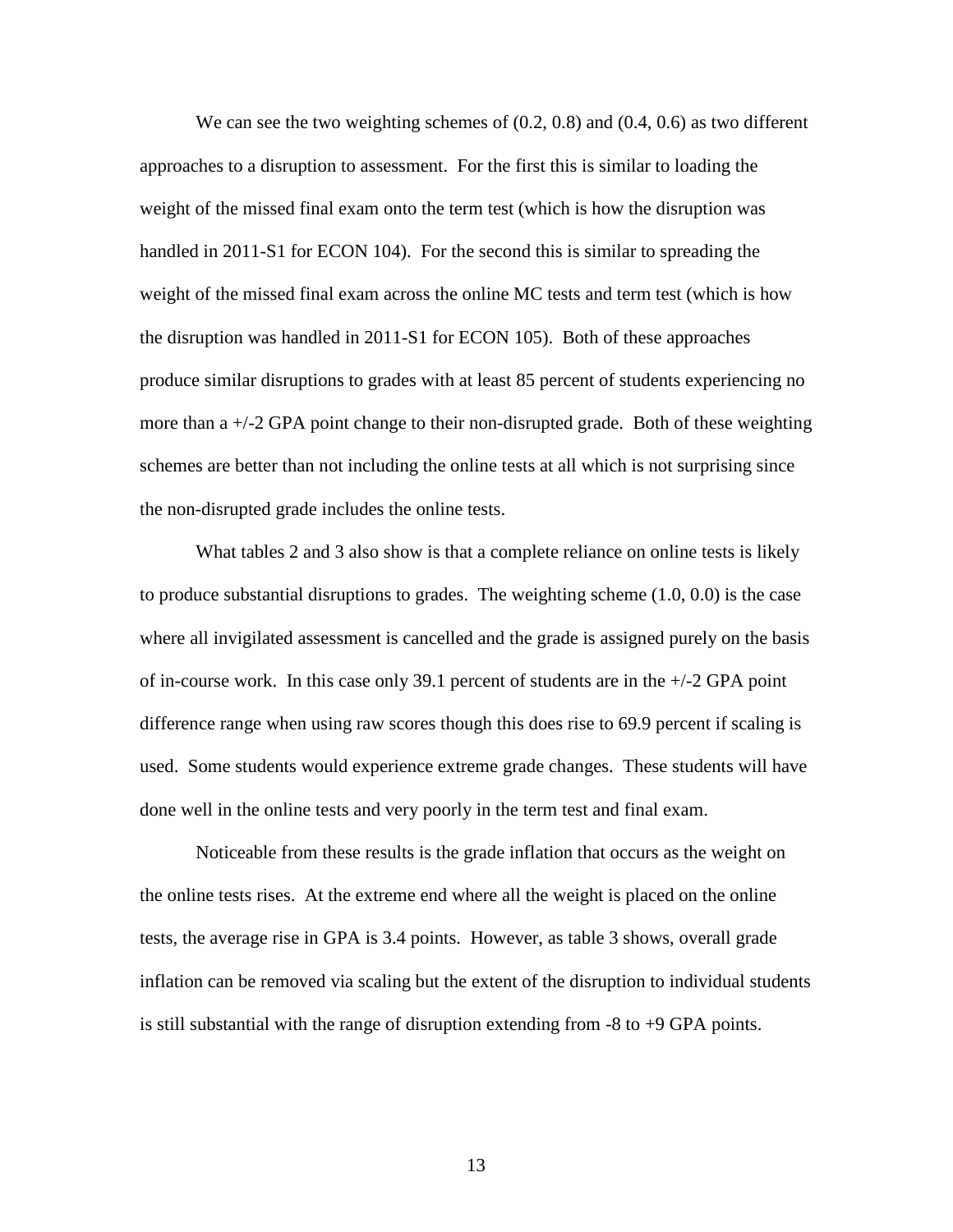Summarising to changes in GPA is useful and instructive but does not reveal how grades are impacted for different grade bands. Some readers may find this information useful. The tables in appendix 2 show non-disrupted grades vs. disrupted grades for each grade band using two example weight schemes, (0.2, 0.8) and (0.8, 0.2).

Time limiting of online tests appears to make a difference. In appendix 3 we compare results for all courses  $(2005-S1 - 2010-S1)$  to where the online tests are only open for a limited time (105-S2 2009 and 105-S1 2010). While the pattern of disruption is similar, the use of time limited online tests leads to a lower level of disruption to grades compared to when tests are open for the whole semester. This is , particularly apparent as the weight applied to the online assessment rises. The weighting schemes (0.4, 0.6) and (0.8, 0.2) show more students in the zero change in grade group and higher percentages in the +/-2 GPA point change groups.

#### **2011 Semester 2**

We then apply the 2011-S1 weighting schemes (where the final exam was cancelled) to the 2011-S2 data where all assessment items took place as planned. We are then able to compare the theoretical disrupted grades to the known non-disrupted grades. Table 4 shows means for the assessment items in 2011 semesters 1 and 2. Appendix 1 shows the correlation coefficients (Pearson and Spearman) for semester 2 ECON 104 and ECON 105. Table 5 shows the disruption to grades using both raw scores and scaling to an historical distribution. The tables in appendix 2 show the disruption to each grade band.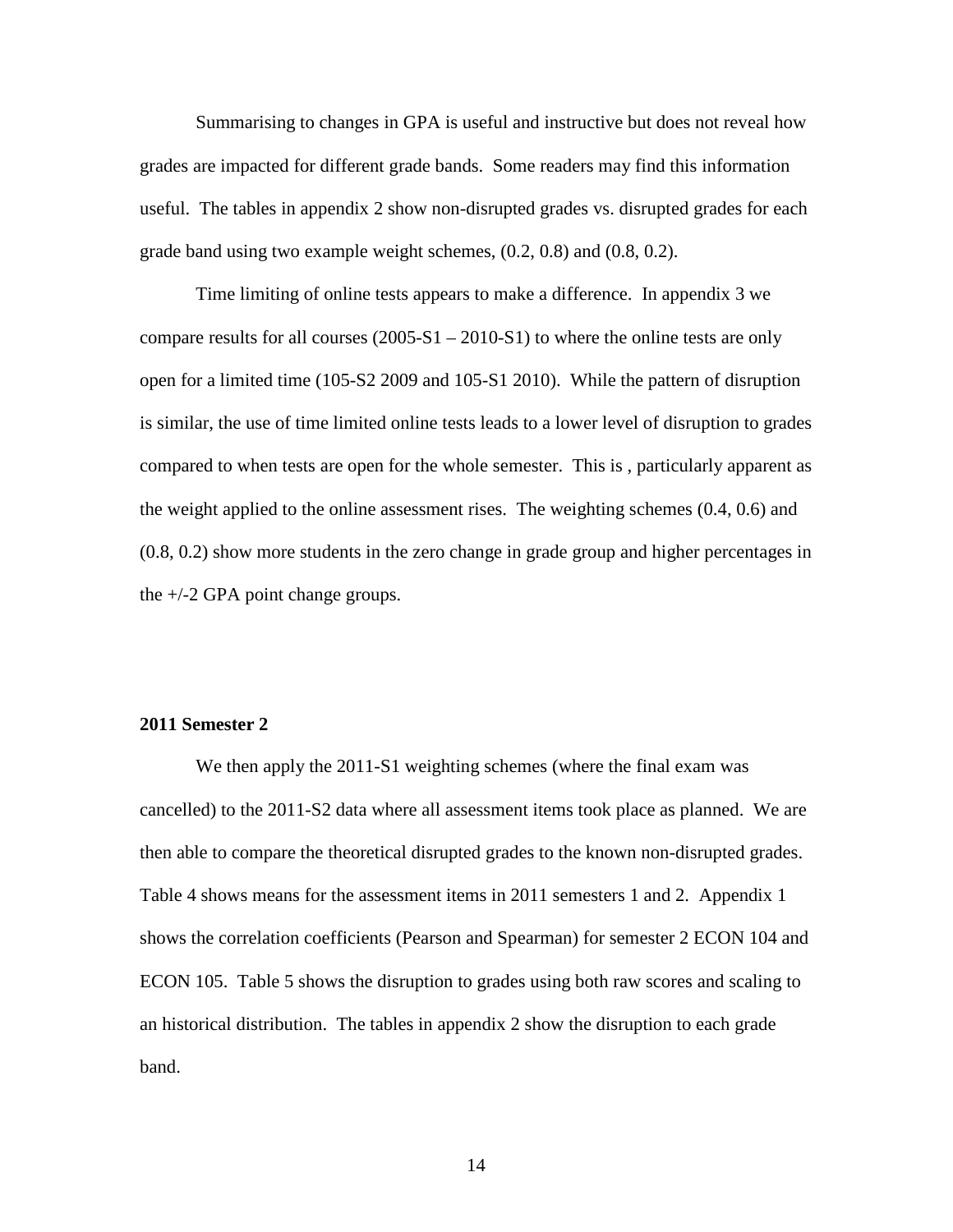#### [TABLE 4 HERE]

#### [TABLE 5 HERE]

Both sets of weightings performed slightly better than what might have been expected given the historical simulations. In this simulation 87 percent of students would experience a +/-2 change in GPA in ECON 104 and the 95% in ECON 105. These are the two highest values when compared with the historical simulations (table 2). The overall changes to GPA were in line with the historical simulations (+0.9 and -0.3 for 104 and 105 respectively).

In ECON 104, scaling would have been very disruptive. The reason for this is a change in the cohort. The historical group of students on which the historical grade distribution is based is markedly different from the current cohort. For example, changes in the wider university mean that engineering students now tend to take ECON 104 in S2 rather than S1 with engineering students tending to be strong students.

Recall that in ECON 104 semester 1 the weighting for the cancelled final exam was allocated entirely to the term test while in ECON 105 the weighting for the final exam was distributed equally across all the available assessment items. Does our data shed any light on which approach might be better in general? Since the approach used in ECON 105 (macroeconomics) gave a 94.5 percent value for the +/-2 GPA change range and the approach used in ECON 104 (microeconomics) gave 87.3 percent it would appear at first look that spreading evenly is better. If that hypothesis is correct then we should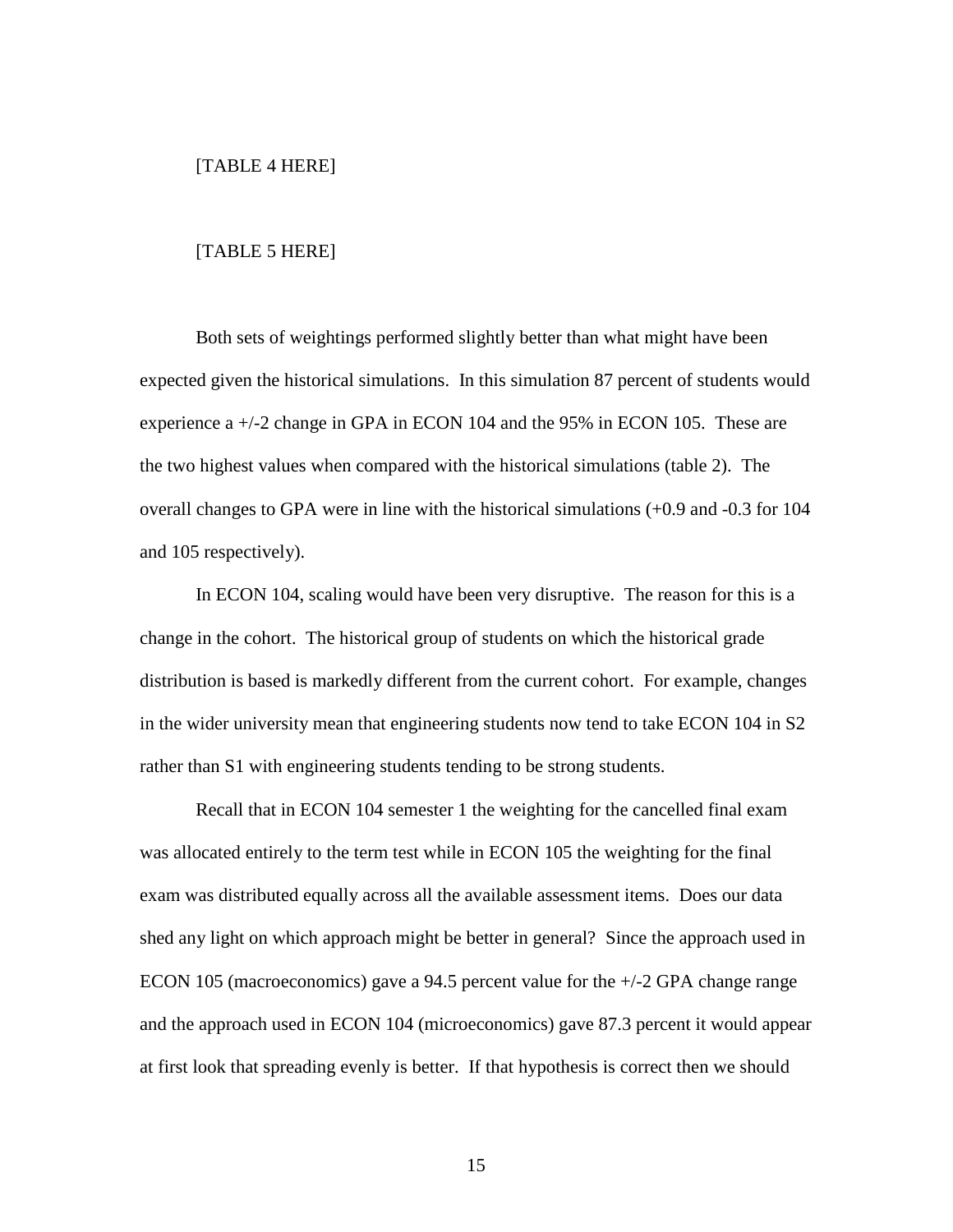see less grade distribution in ECON 104 if we apply the ECON 105 approach (spread evenly). Further we should see more grade disruption in ECON 105 if we apply the theoretically inferior ECON 104 approach (i.e. all on the term test). Table 6 shows the 2011-S2 simulations with the weighting approaches reversed. The interesting outcome is that both courses actually perform worse with the reverse weighting schemes.<sup>[6](#page-16-0)</sup>

### [TABLE 6 HERE]

<span id="page-16-0"></span><sup>&</sup>lt;sup>6</sup> The authors would like to note that they do not take any credit for this brilliant piece of wisdom of applying differing weight schemes in their respective courses – the benefits of which are only seen in hindsight.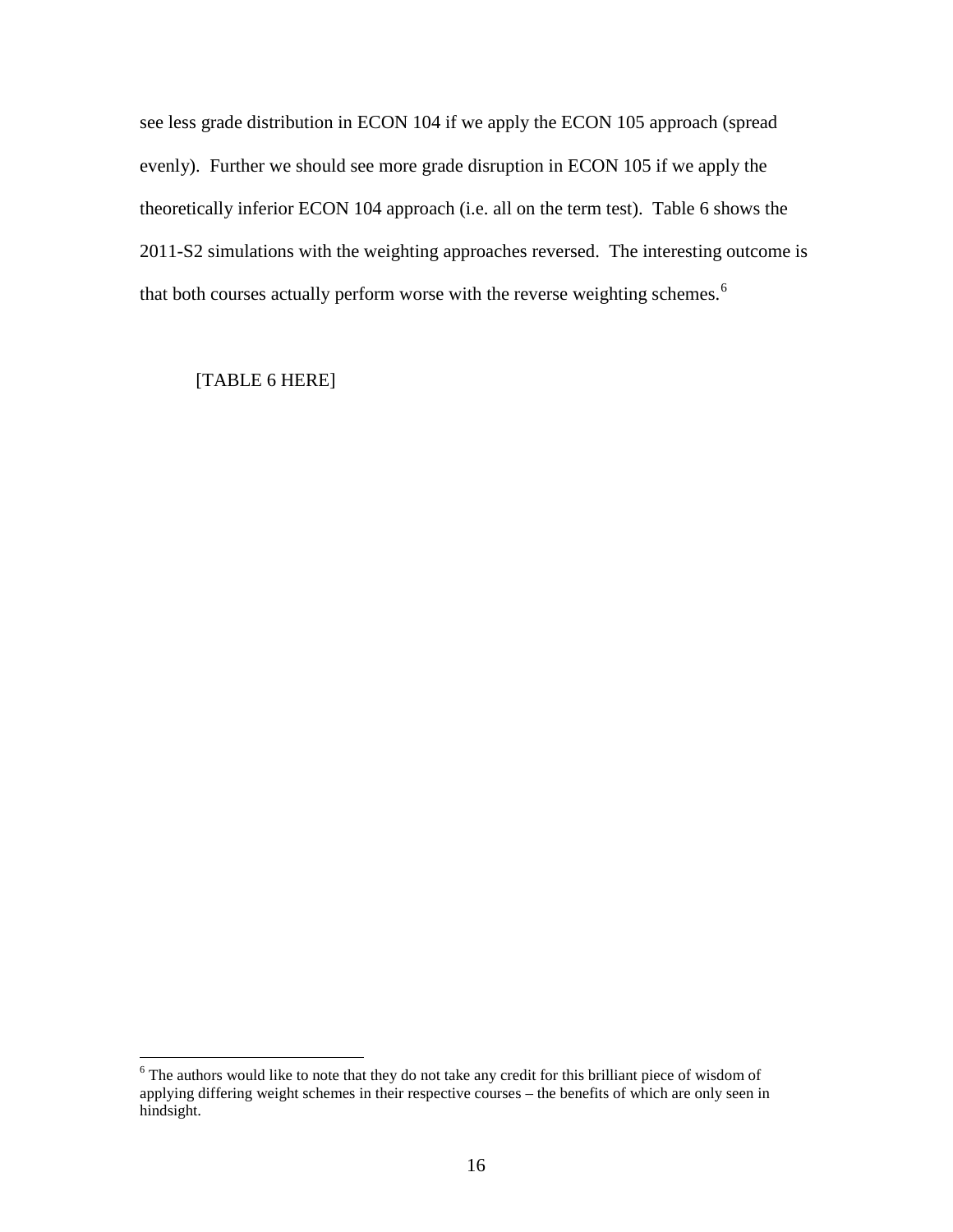### **IV. CONCLUSION**

Improvements in technology have resulted in a shift to more online assessment particularly in large first year courses. In the event of an unanticipated disruption to normal life, universities tend to further shift to an online environment in both delivery and assessment. Course instructors still, however, need to assign grades despite not having the full set of planned assessments.

Online assessments are correlated with other items of assessment such as invigilated tests and exams but not perfectly so. As a result we find substantial grade disruption as the weighting on online assessments increases relative to invigilated assessments as evidenced by the fall in the percentage of students in the  $+/-2$  GPA change range.

We find grade inflation occurs as the weighting applied to online tests increases. Grade inflation can be moderated by scaling to an historical distribution of grades; however such scaling can lead to substantial grade disruption where the quality of the cohort is different than the historical average. This implies that instructors should use raw data rather than employ scaling unless it is certain there is no change in the cohort quality compared to previous years.

In the disrupted semester 1 of 2011 two slightly different approaches were used in Microeconomics (104) and Macroeconomics (105) to re-distribute the final exam weighting, viz. (i) allocating all the final exam weight to the term test; and (ii) distributing the final exam weight evenly. We do not find evidence that supports one or other of these approaches is better in a general sense. The choice of which approach to use can be left to the instructor's judgment and will depend on factors particular to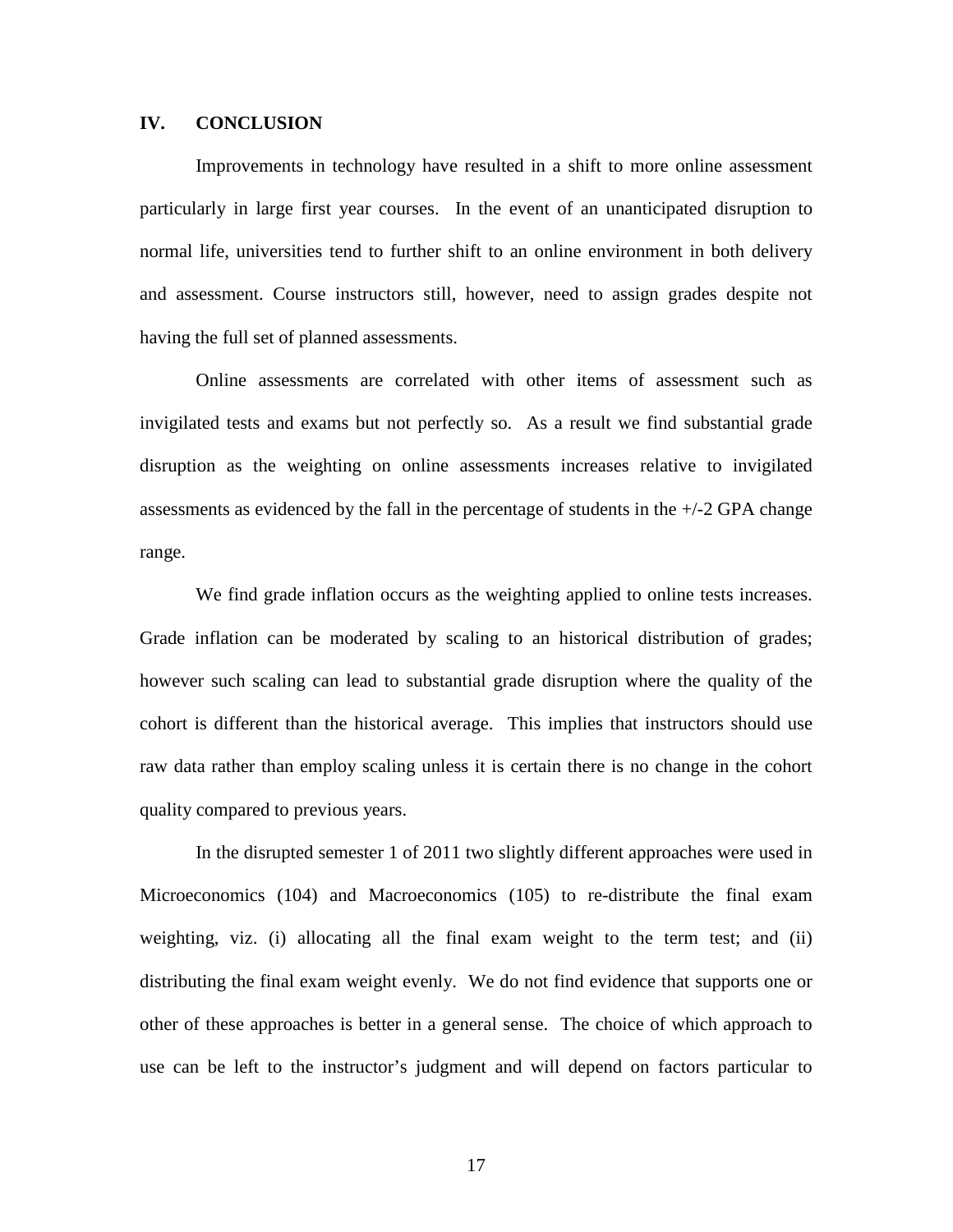individual courses and institutions. We do find that at least one piece of invigilated assessment is crucial so planning two pieces of invigilated assessments is a sound risk management strategy.

We find evidence that time restricted online tests lead to less disruption to grades compared to when tests are open for the whole semester particularly as the weighting applied to the online tests increases. This is an issue for further examination.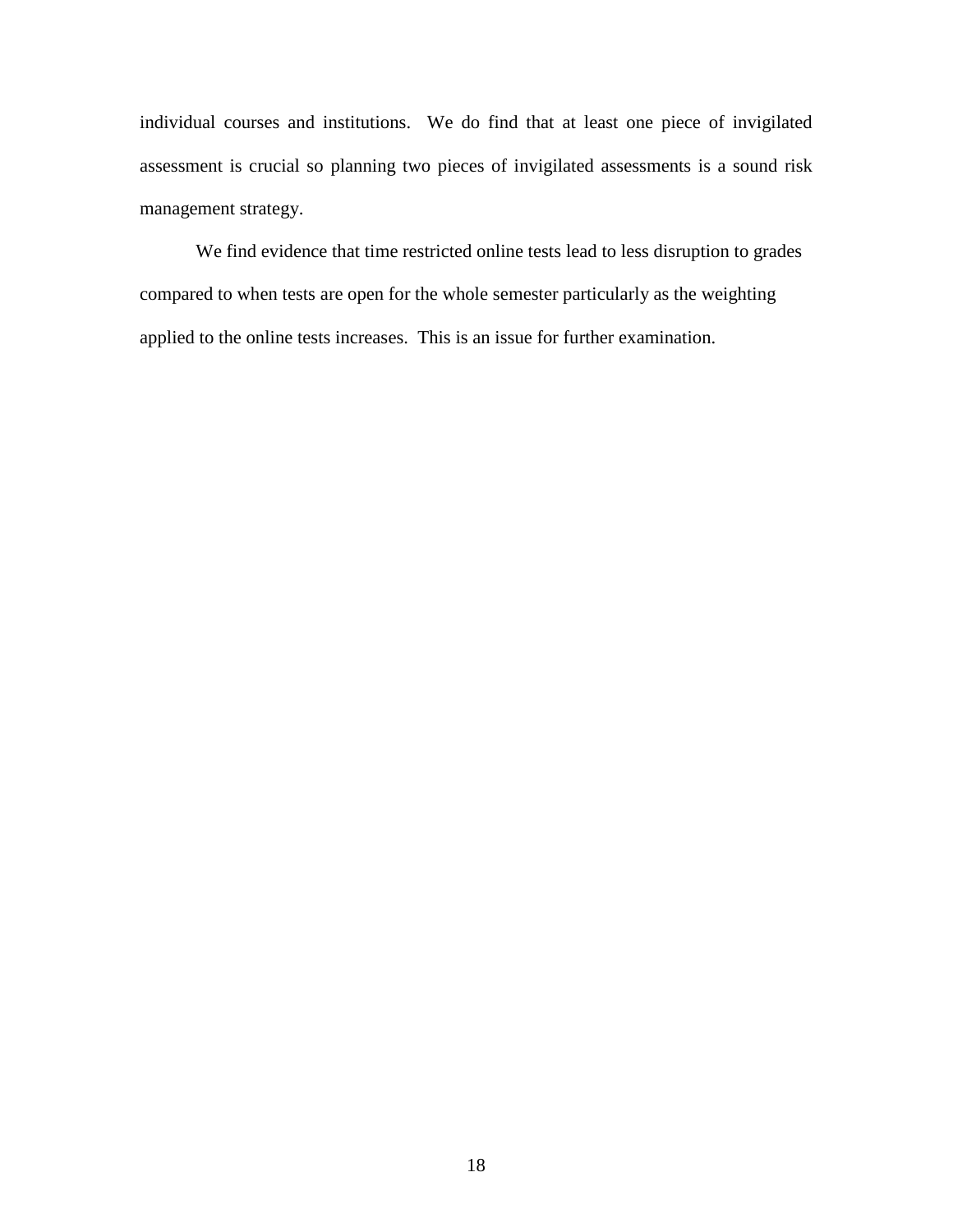#### **REFERENCE LIST**

- Benton, T. H. (2009, November 30). Teaching in the plague year. *The Chronicle of Higher Education*. Retrieved November 1, 2011 from http://chronicle.com/article/Teaching-in-the- Plague-Year/49275.
- Danielson, R. (2009, August 24). If widespread swine flu closes USF campus, classes will go on. Retrieved November 1, 2011 from http://www.tampabay.com/.

*eCampus News*. (2009, September 11). Web classes could help in H1N1 outbreaks.

- Foster, A.L., & Young, J.R. (2005, September 16). The Internet as emergency tool. *The Chronicle of Higher Education*. Retrieved November 1, 2011 from http://chronicle.com/article/The-Internet-as-Emergency-Tool/15881.
- Graf, M. (2003). Cognitive Style and Attitudes Towards Using Online Learning and Assessment Methods. *Electronic Journal of e-Learning, 1* (1) 21-28.
- Hartman, S. J., & Lundberg, O. H. (2009). The experiences of New Orleans college administrators, faculty and students during and following Hurricane Katrina. *International Journal of Innovation and Learning, 6*(6), 593-605.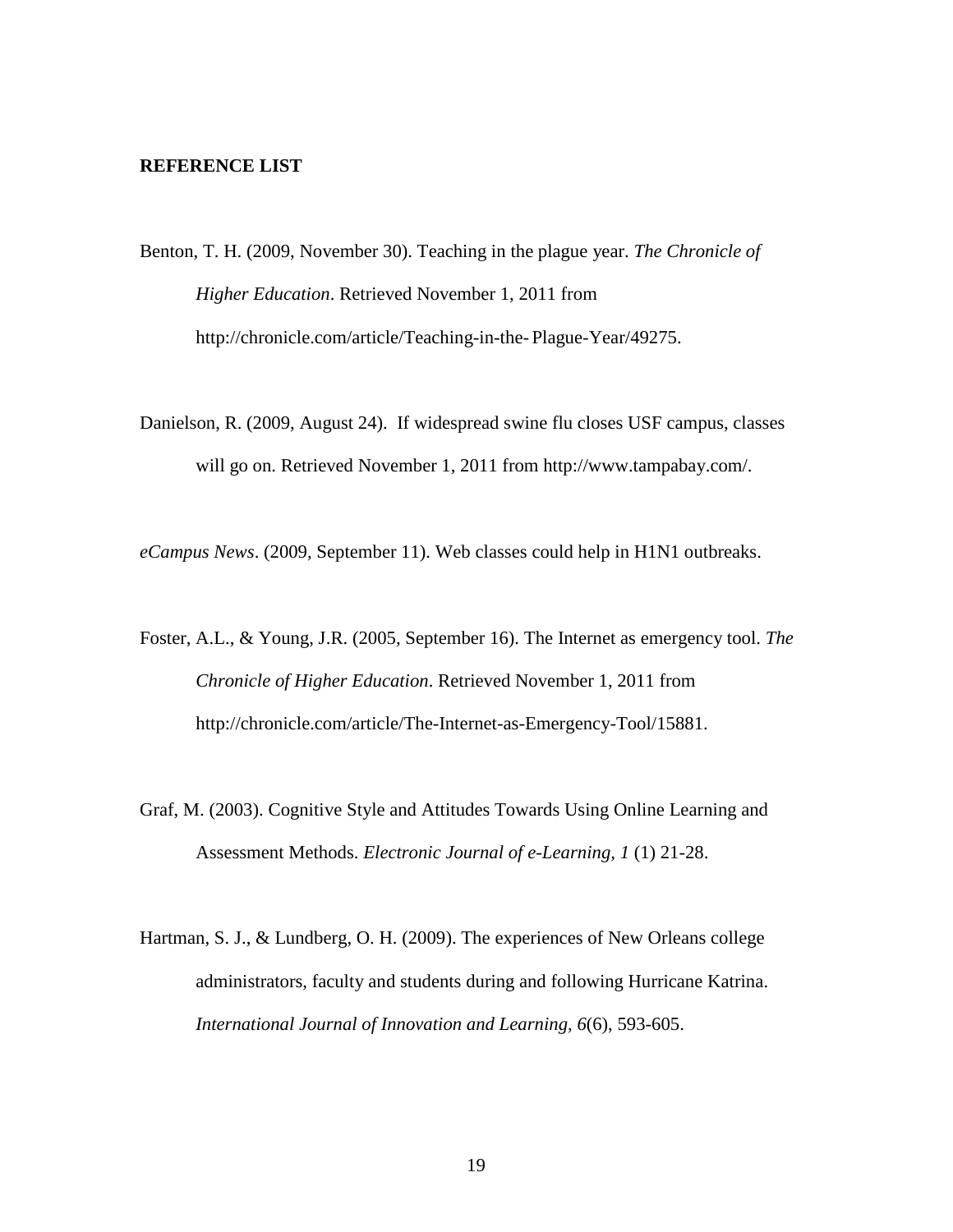- Meyer, K., & Wilson, J. (2011). The Role of Online Learning in the Emergency Plans of Flagship Institutions. *Online Journal of Distance Learning Administration, 14, 1.*
- Omar, A., Liu, L. C., & Koong, K. S. (2008). From disaster recovery to mobile learning: A case study. *International Journal of Mobile Learning and Organisation, 2*(1), 4-7.
- Perrin, K. M., & Mayhew, D. (2000). The reality of designing and implementing an Internet-based course. *Online Journal of Distance Learning Administration* [Online serial], *3*(4). Retrieved November 1, 2011, from http://www.westga.edu/~distance/ojdla/winter34/mayhew34.html .
- Robles, M,. & Braathen, S. (2002). Online Assessment Techniques. *The Delta Pi Epsilon Journal*, XLIV, 1, p. 39-49.
- SchWeber, C. (2008). Determined to learn: Accessing education despite life threatening disasters. *Journal of Asynchronous Learning Networks,* 12 (1), 37-43.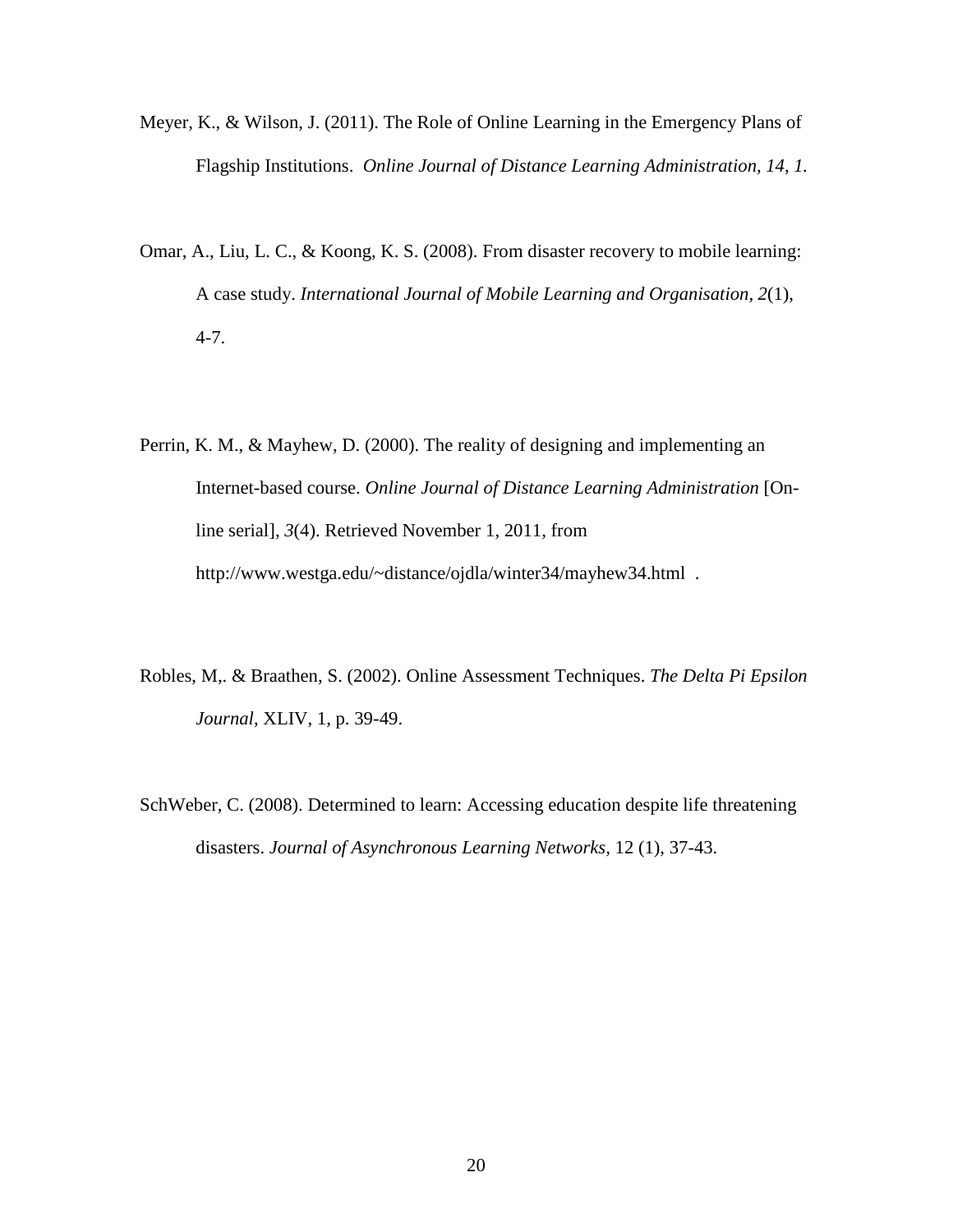| <b>TABLE 1</b>                     |
|------------------------------------|
| <b>Summary of Assessment Items</b> |

| Course | Year and | Assign- | Online   | Progress | Tutorial | Term test | Final |
|--------|----------|---------|----------|----------|----------|-----------|-------|
|        | semester | ment    | MC tests | test     | marks    |           | Exam  |
| 104 &  | 2005-S1  | 10%.    | 10%.     |          |          | 35%       | 45%   |
| 105    | to 2006- |         |          |          |          |           |       |
|        | S2       |         |          |          |          |           |       |
| 104    | 2007-S1  | 10%.    | 10%.     |          |          | 20%       | 60%   |
|        | to 2010- |         |          |          |          |           |       |
|        | S2       |         |          |          |          |           |       |
| 105    | 2007-S1  | 10%.    | 10%.     |          |          | 20%       | 60%   |
|        | to 2009- |         |          |          |          |           |       |
|        | S1       |         |          |          |          |           |       |
| 105    | 2009-S2  | 10%.    | 10%.     |          |          | 20%       | 60%   |
|        | to 2010- |         | (time    |          |          |           |       |
|        | S2       |         | limited) |          |          |           |       |
| 104    | 2011-S1  | None    | 5%       | 5%       | 10%      | 20%       | 60%   |
|        | onwards  |         |          |          |          |           |       |
| 105    | 2011-S1  | 10%.    | 10%.     |          | 10%      | 20%       | 50%   |
|        | onwards  |         | (time)   |          |          |           |       |
|        |          |         | limited) |          |          |           |       |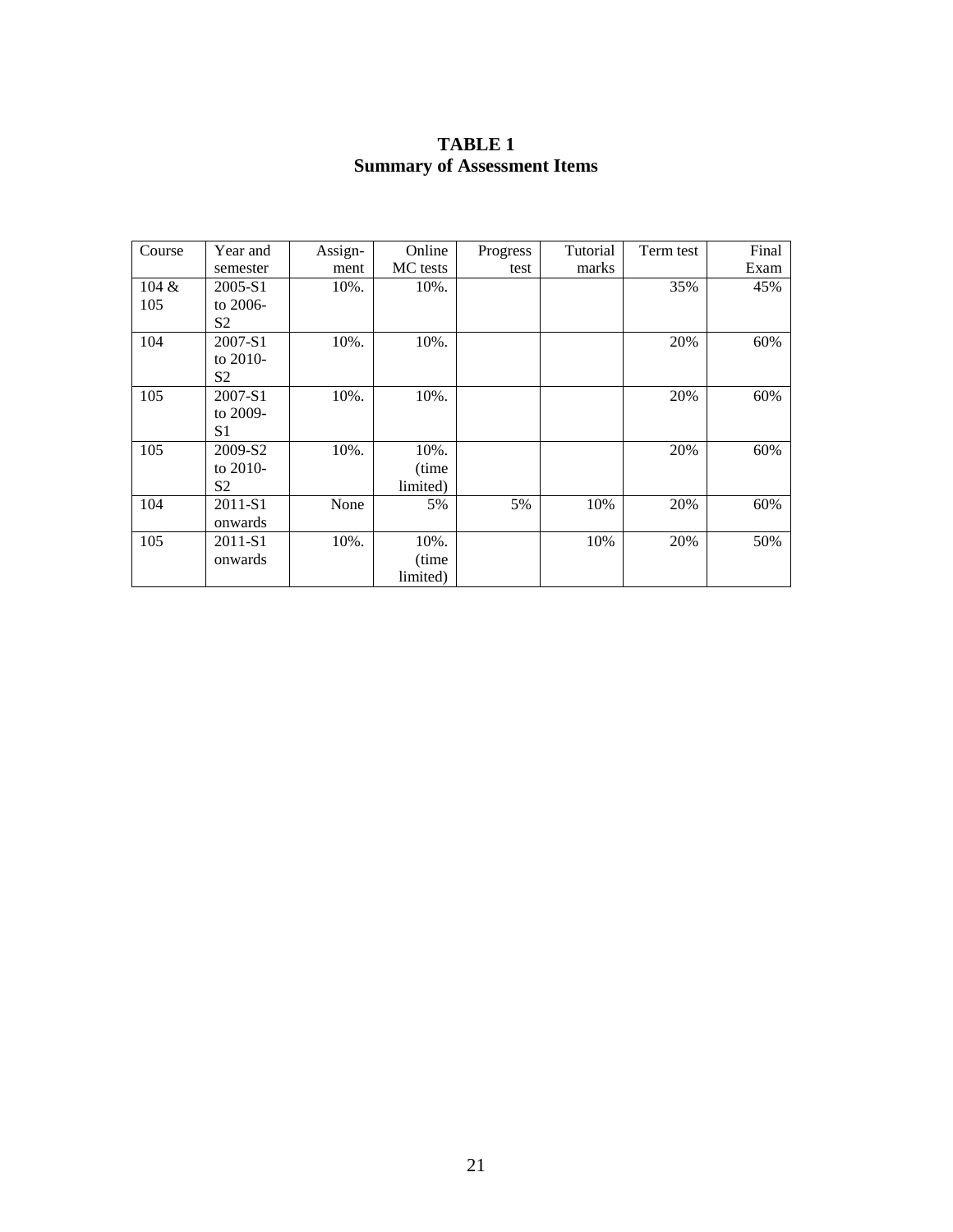## **TABLE 2**

## **Percent of Students and the Change in GPA Under Different Weighting Schemes Using Raw Scores.**

The first number shown in the brackets is the weight applied to the online multiple-choice and the second is the weight for the term test.

|                         | <b>Weighting Scheme</b> |            |            |            |            |            |
|-------------------------|-------------------------|------------|------------|------------|------------|------------|
| <b>Change in GPA</b>    | (0.0, 1.0)              | (0.2, 0.8) | (0.4, 0.6) | (0.6, 0.4) | (0.8, 0.2) | (1.0, 0.0) |
| $+10$                   |                         |            |            |            | 0.2        | 1.6        |
| $+9$                    |                         |            |            |            | 0.9        | 2.0        |
| $+8$                    |                         |            |            |            | 2.4        | 4.5        |
| $+7$                    |                         |            |            | 0.7        | 4.2        | 6.6        |
| $+6$                    | 0.1                     | 0.1        | 0.1        | 2.5        | 6.3        | 8.6        |
| $+5$                    | 0.2                     | 0.2        | 0.9        | 5.8        | 9.5        | 11.4       |
| $+4$                    | 0.6                     | 0.7        | 3.2        | 10.3       | 13.0       | 12.6       |
| $+3$                    | 1.5                     | 2.6        | 8.8        | 16.0       | 14.7       | 12.6       |
| $+2$                    | 4.2                     | 8.1        | 18.0       | 19.0       | 14.9       | 11.8       |
| $+1$                    | 10.0                    | 17.9       | 24.3       | 18.2       | 12.4       | 9.0        |
| $\boldsymbol{0}$        | 31.9                    | 37.6       | 32.2       | 22.5       | 18.0       | 16.1       |
| $-1$                    | 19.1                    | 18.2       | 8.4        | 3.4        | 2.0        | 1.5        |
| $-2$                    | 15.7                    | 9.7        | 2.8        | 1.0        | 0.7        | 0.7        |
| $-3$                    | 9.7                     | 3.8        | 0.7        | 0.4        | 0.4        | 0.4        |
| $-4$                    | 4.8                     | 1.0        | 0.1        | 0.2        | 0.2        | 0.2        |
| $-5$                    | 1.6                     | 0.2        | 0.1        | 0.1        | 0.1        | 0.1        |
| $-6$                    | 0.4                     |            |            | 0.1        | 0.1        | 0.1        |
| $-7$                    | 0.1                     |            |            |            |            |            |
| $-8$                    |                         |            |            |            |            |            |
| $-9$                    |                         |            |            |            |            |            |
| $-10$                   |                         |            |            |            |            |            |
| <b>Overall Change</b>   | $-0.8$                  | 0.0        | $+0.9$     | $+1.9$     | $+2.8$     | $+3.4$     |
| in GPA                  |                         |            |            |            |            |            |
|                         |                         |            |            |            |            |            |
| Percent of              | 61.0                    | 73.7       | 64.9       | 44.1       | 32.4       | 26.6       |
| students in range       |                         |            |            |            |            |            |
| $(-1,+1)$               |                         |            |            |            |            |            |
| Percent of              | 80.9                    | 91.5       | 85.7       | 64.1       | 48.0       | 39.1       |
| students in range       |                         |            |            |            |            |            |
| $(-2,+2)$               |                         |            |            |            |            |            |
| $\overline{\mathbf{N}}$ | 8752                    | 8752       | 8752       | 8752       | 8752       | 8752       |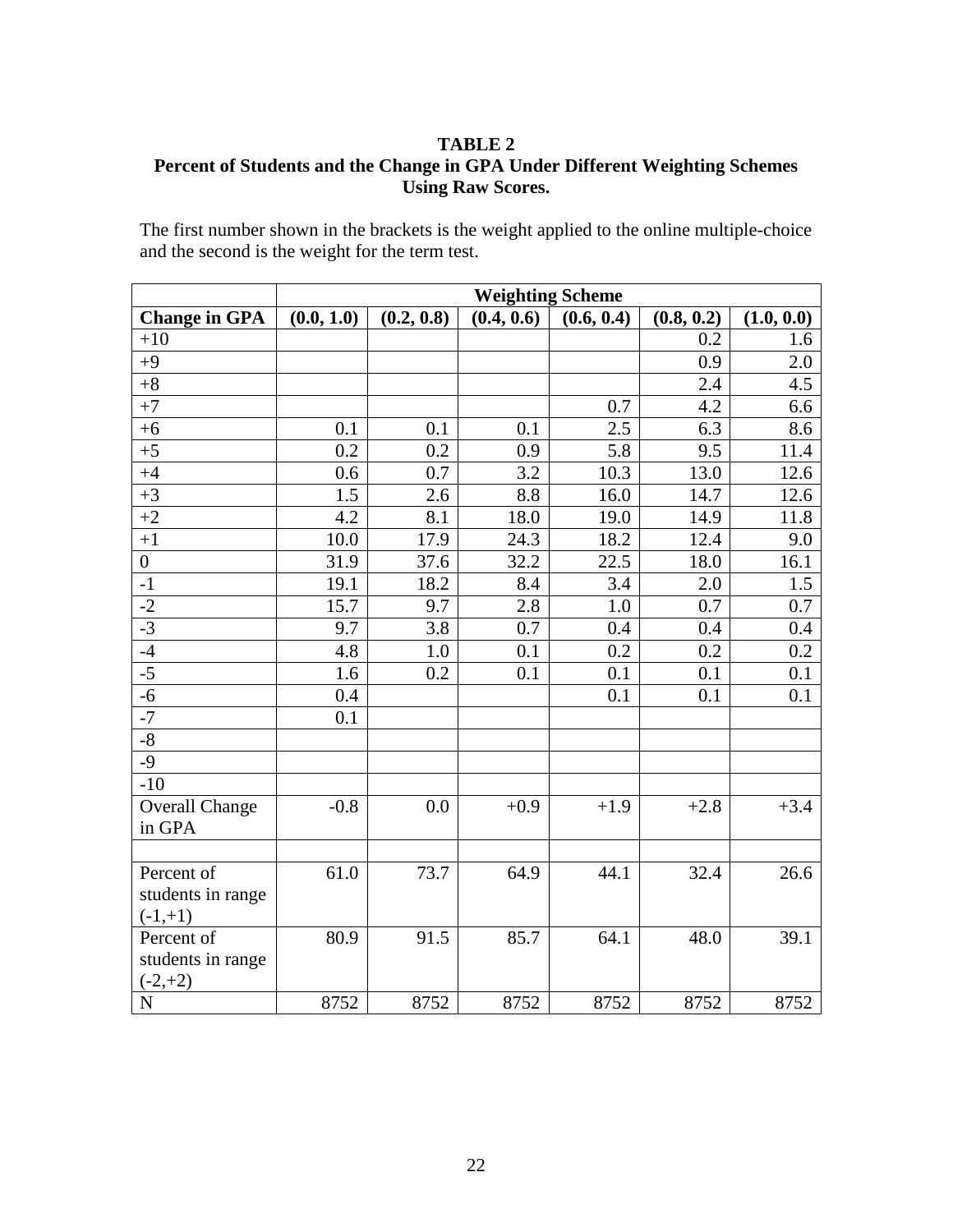### **TABLE 3**

## **Percent of Students and the Change in GPA Under Different Weighting Schemes Using the Historical Grade Distributions.**

The first number shown in the brackets is the weight applied to the online multiple-choice and the second is the weight for the term test.

| <b>Change in GPA</b>    | (0.0, 1.0) | (0.2, 0.8) | (0.4, 0.6) | (0.6, 0.4) | (0.8, 0.2) | (1.0, 0.0) |
|-------------------------|------------|------------|------------|------------|------------|------------|
| $+10$                   |            |            |            |            |            |            |
| $+9$                    |            |            |            |            |            | 0.1        |
| $+8$                    |            |            |            |            |            | 0.3        |
| $+7$                    |            |            |            |            | 0.1        | 0.8        |
| $+6$                    | 0.2        | 0.1        |            |            | 0.5        | 1.2        |
| $+5$                    | 0.4        | 0.1        | 0.1        | 0.4        | 1.5        | 2.4        |
| $+4$                    | 1.1        | 0.7        | 0.7        | 1.6        | 3.1        | 4.1        |
| $+3$                    | 3.9        | 2.8        | 2.9        | 4.6        | 6.0        | 6.1        |
| $+2$                    | 9.4        | 8.9        | 8.9        | 9.5        | 9.5        | 8.9        |
| $+1$                    | 17.6       | 19.1       | 19.1       | 17.2       | 14.0       | 11.8       |
| $\boldsymbol{0}$        | 34.7       | 37.8       | 38.1       | 34.4       | 29.5       | 26.1       |
| $-1$                    | 17.4       | 18.0       | 17.3       | 16.1       | 14.4       | 12.1       |
| $-2$                    | 10.0       | 8.8        | 8.5        | 9.6        | 10.4       | 11.0       |
| $-3$                    | 4.0        | 3.1        | 3.3        | 4.6        | 6.8        | 7.8        |
| $-4$                    | 1.0        | 0.7        | 0.6        | 1.4        | 2.7        | 4.4        |
| $-5$                    | 0.2        | 0.1        | 0.1        | 0.3        | 1.0        | 2.0        |
| $-6$                    |            |            | 0.1        | 0.1        | 0.3        | 0.7        |
| $-7$                    |            |            |            |            | 0.1        | 0.1        |
| $-8$                    |            |            |            |            |            | 0.1        |
| $-9$                    |            |            |            |            |            |            |
| $-10$                   |            |            |            |            |            |            |
| <b>Overall Change</b>   | 0.0        | 0.0        | 0.0        | 0.0        | 0.0        | 0.0        |
| in GPA                  |            |            |            |            |            |            |
|                         |            |            |            |            |            |            |
| Percent of              | 69.7       | 74.9       | 74.5       | 67.7       | 57.9       | 50.0       |
| students in range       |            |            |            |            |            |            |
| $(-1,+1)$               |            |            |            |            |            |            |
| Percent of              | 89.1       | 92.6       | 91.9       | 86.8       | 77.8       | 69.9       |
| students in range       |            |            |            |            |            |            |
| $(-2,+2)$               |            |            |            |            |            |            |
| $\overline{\mathbf{N}}$ | 8752       | 8752       | 8752       | 8752       | 8752       | 8752       |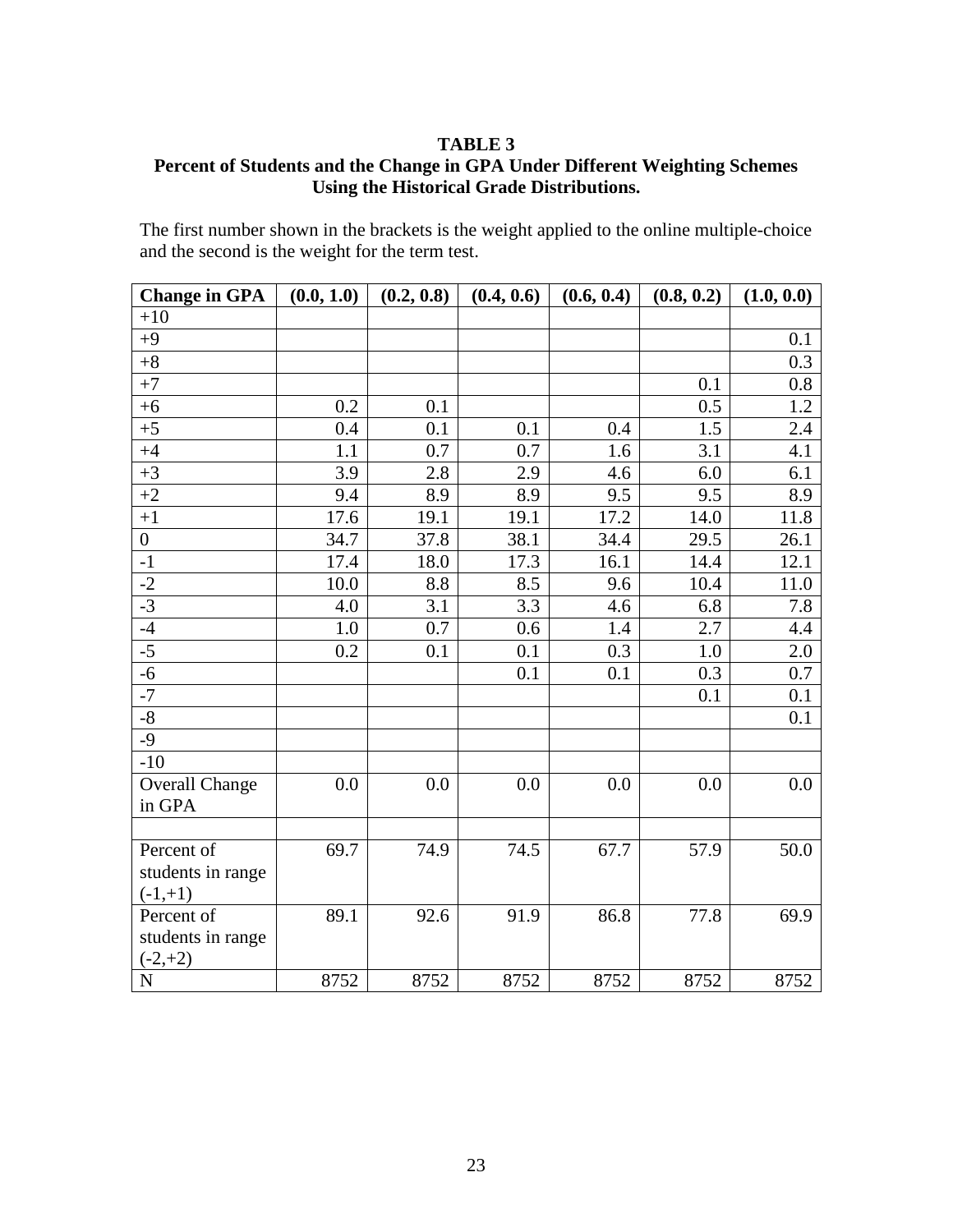| <b>Course</b> | Assign-   | Online          | <b>Progress</b> | <b>Tutorials</b> | <b>Term</b> | <b>Final</b> |
|---------------|-----------|-----------------|-----------------|------------------|-------------|--------------|
|               | ment      | <b>MC</b> tests | test            |                  | test        | exam         |
| ECON104S111   | n.a       | 76.2            | 75.4            | 58.3             | 63.         | cancelled    |
| ECON105S111   | cancelled | 77.6            | n.a             | 60.0             | 57.5        | cancelled    |
| ECON104S211   | n.a       | 64.2            | 69.4            | 72.7             | 63.3        | 52.6         |
| ECON105S211   | 68.1      | 74.6            | n.a             | 62.              | 55.5        | 60.2         |

**TABLE 4 Mean Value of Assessment Items by Course (2011)**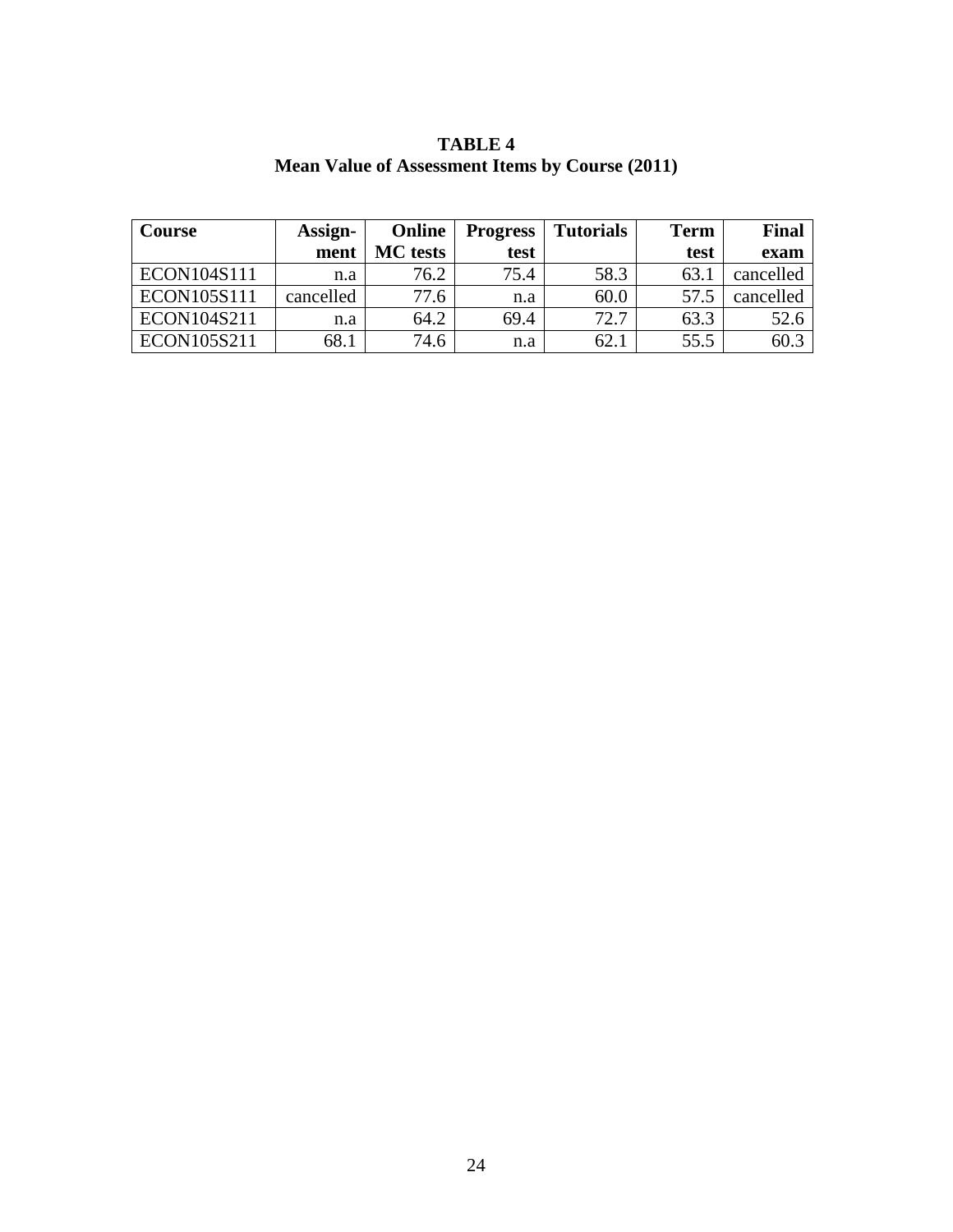**TABLE 5 Percent of Students and the Change in GPA for 2011-S2 Under 2011-S1 Weighting Schemes (see note below).**

|                       | <b>Microeconomics</b> |                   | <b>Macroeconomics</b> |                   |  |
|-----------------------|-----------------------|-------------------|-----------------------|-------------------|--|
| <b>Change in GPA</b>  | Raw                   | <b>Historical</b> | Raw                   | <b>Historical</b> |  |
| $+10$                 |                       |                   |                       |                   |  |
| $+9$                  |                       |                   |                       |                   |  |
| $+8$                  |                       |                   |                       |                   |  |
| $+7$                  |                       |                   |                       |                   |  |
| $+6$                  | 0.6                   |                   |                       |                   |  |
| $+5$                  | 0.6                   |                   |                       |                   |  |
| $+4$                  | 4.4                   |                   | 0.3                   | 0.3               |  |
| $+3$                  | 6.7                   | 0.6               | 1.4                   | 0.9               |  |
| $+2$                  | 14.3                  | 0.6               | 3.4                   | 3.4               |  |
| $+1$                  | 24.4                  | 3.8               | 12.3                  | 8.0               |  |
| $\overline{0}$        | 41.3                  | 24.4              | 47.3                  | 29.8              |  |
| $^{\rm -1}$           | 6.3                   | 18.7              | 20.3                  | 27.5              |  |
| $-2$                  | 1.0                   | 25.7              | 11.2                  | 22.6              |  |
| $-3$                  | 0.3                   | 17.1              | $3.4\,$               | 7.2               |  |
| $-4$                  |                       | 7.9               | 0.3                   | 0.3               |  |
| $-5$                  |                       | 1.0               |                       |                   |  |
| $-6$                  |                       |                   |                       |                   |  |
| $-7$                  |                       |                   |                       |                   |  |
| $-8$                  |                       |                   |                       |                   |  |
| $-9$                  |                       |                   |                       |                   |  |
| $-10$                 |                       |                   |                       |                   |  |
| <b>Overall Change</b> | $+0.9$                | $-1.5$            | $-0.3$                | $-0.8$            |  |
| in GPA                |                       |                   |                       |                   |  |
|                       |                       |                   |                       |                   |  |
| Percent of            | 72.0                  | 46.9              | 79.9                  | 65.3              |  |
| students in range     |                       |                   |                       |                   |  |
| $(-1,+1)$             |                       |                   |                       |                   |  |
| Percent of            | 87.3                  | 73.2              | 94.5                  | 91.3              |  |
| students in range     |                       |                   |                       |                   |  |
| $(-2,+2)$             |                       |                   |                       |                   |  |
| $\overline{N}$        | $\overline{315}$      | $\overline{315}$  | $\overline{349}$      | 349               |  |

Weightings:<br>Microeconomics: 5% online MC tests, 5% progress test, 10% tutorials, 80% term

test.

Macroeconomics: 22% online MC tests, 22% tutorials, 56% term test.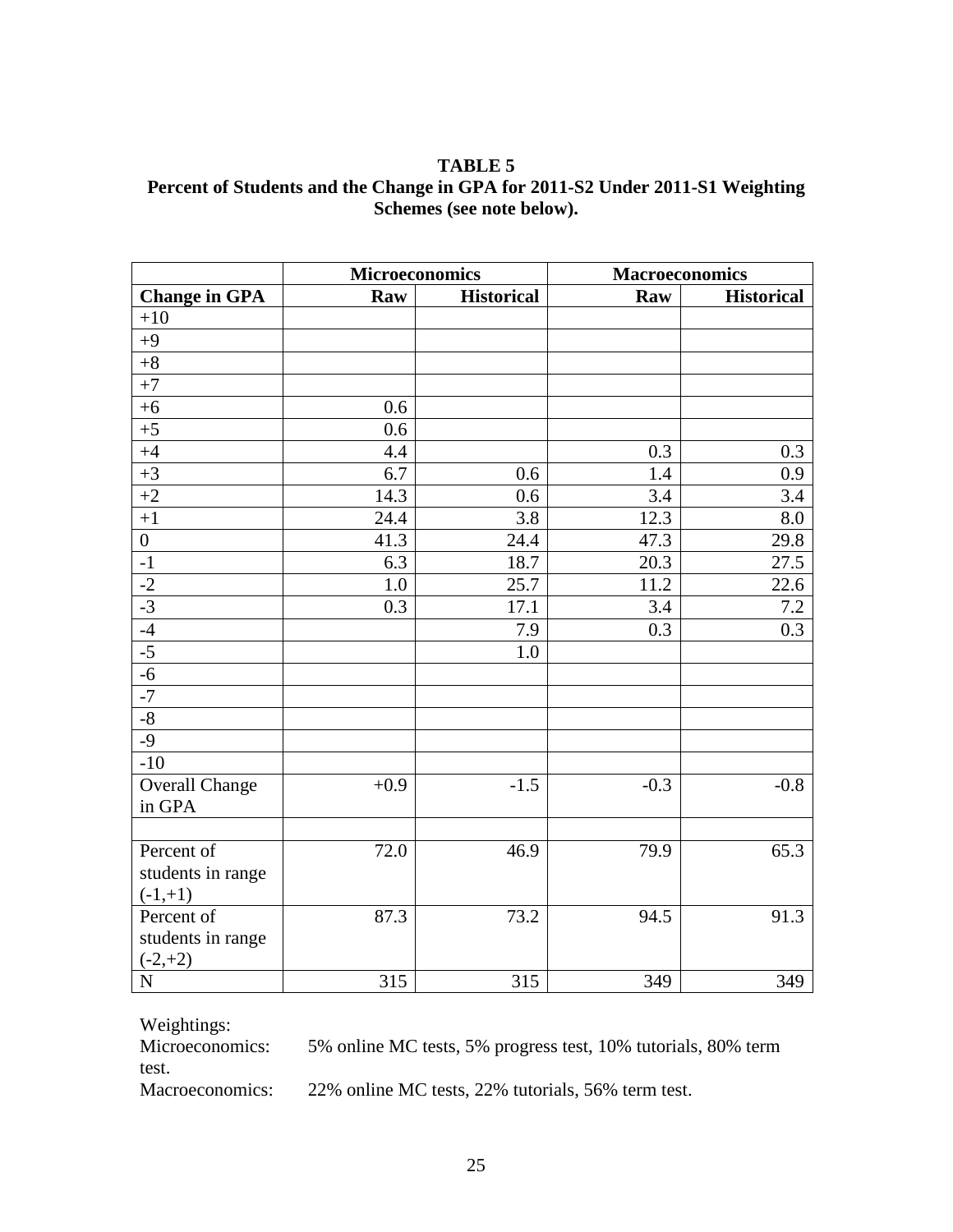| TABLE 6                                                                |
|------------------------------------------------------------------------|
| Percent of Students and the Change in GPA for 2011-S2 using "Reversed" |
| Weighting Schemes (see note below).                                    |

|                                    | <b>Microeconomics</b> |                   | <b>Macroeconomics</b> |                   |  |
|------------------------------------|-----------------------|-------------------|-----------------------|-------------------|--|
| <b>Change in GPA</b>               | Raw                   | <b>Historical</b> | Raw                   | <b>Historical</b> |  |
| $+10$                              |                       |                   |                       |                   |  |
| $+9$                               |                       |                   |                       |                   |  |
| $+8$                               |                       |                   |                       |                   |  |
| $+7$                               |                       |                   |                       |                   |  |
| $+6$                               | 0.6                   |                   | 0.3                   | 0.3               |  |
| $+5$                               | 2.5                   |                   |                       |                   |  |
| $+4$                               | 5.1                   |                   | 0.6                   | 0.6               |  |
| $+3$                               | 11.4                  |                   | $\overline{0.3}$      | 0.9               |  |
| $+2$                               | 17.1                  | 1.0               | 1.7                   | 3.4               |  |
| $+1$                               | 24.1                  | 3.8               | 6.6                   | 9.5               |  |
| $\overline{0}$                     | 32.7                  | 27.3              | 35.8                  | 28.7              |  |
| $^{\rm -1}$                        | 5.1                   | 14.3              | 22.6                  | 25.5              |  |
|                                    | 1.0                   | 27.6              | 20.0                  | 22.1              |  |
| $\frac{-2}{-3}$<br>$\frac{-3}{-4}$ | 0.3                   | 19.4              | 7.7                   | 6.6               |  |
|                                    |                       | 4.4               | 4.3                   | 2.6               |  |
| $-5$                               |                       | 1.9               |                       |                   |  |
| $-6$                               |                       | 0.3               |                       |                   |  |
| $-7$                               |                       |                   |                       |                   |  |
| $-8$                               |                       |                   |                       |                   |  |
| $-9$                               |                       |                   |                       |                   |  |
| $-10$                              |                       |                   |                       |                   |  |
| Overall Change                     | $+1.2$                | $-1.5$            | $-0.9$                | $-0.8$            |  |
| in GPA                             |                       |                   |                       |                   |  |
|                                    |                       |                   |                       |                   |  |
| Percent of                         | 61.9                  | 45.4              | 65.0                  | 60.7              |  |
| students in range                  |                       |                   |                       |                   |  |
| $(-1,+1)$                          |                       |                   |                       |                   |  |
| Percent of                         | 80                    | 74                | 86.7                  | 86.2              |  |
| students in range                  |                       |                   |                       |                   |  |
| $(-2,+2)$                          |                       |                   |                       |                   |  |
| $\overline{N}$                     | 315                   | 315               | 349                   | 349               |  |

This table shows the impact on grades under the alternative assumptions. Here microeconomics replicates the  $\overline{S1}$  macroeconomics approach and we distribute the weight of the omitted final exam equally over the remaining assessment items (progress test, online MC tests and tutorials).Macroeconomics is calculated using the S1 microeconomics approach where the weight from the omitted final exam is placed entirely on the term test.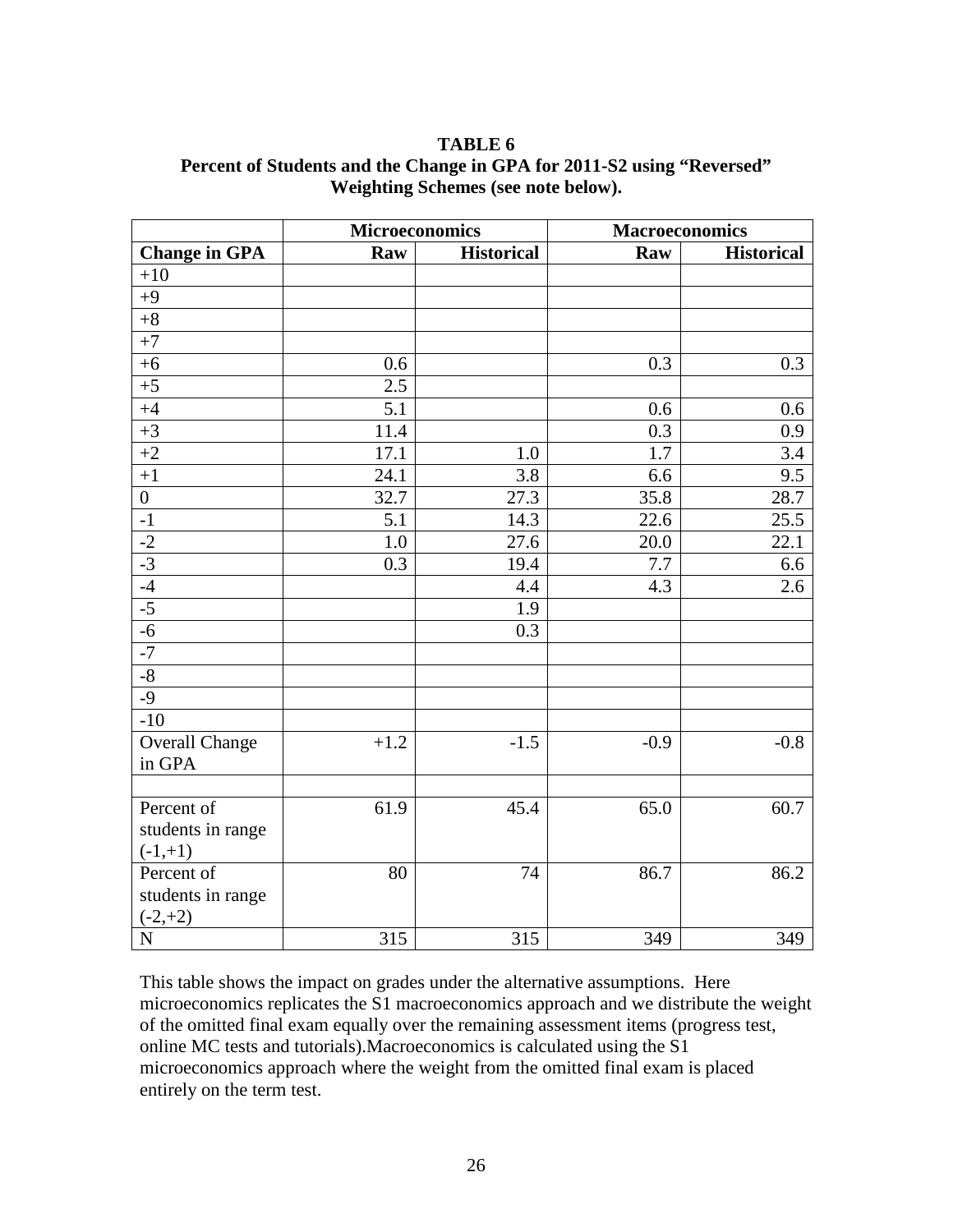#### **APPENDIX 1**

#### **Correlation Coefficients**

Tables A1(a) to A1(c) show the ranges of the Pearson correlation coefficients and the Spearman rank order correlation coefficients for the four assessment items across all courses. For ECON 104 (Microeconomics) all the courses are included in one table as the assessment was the same across all the years. ECON 105 (Macroeconomics) is split into two tables. A crucial change was made from 2009-S2 onwards where the online multiple-choice questions were opened for a limited window around the time the material was covered rather than being open for the whole semester.

The correlation coefficients for 2005-S1 to 2010-S1 are all positive and significant at the 0.01 level. However they do show some degree of variability. The online multiple-choice tests are more strongly correlated with the term test and the final exam for ECON 104 than for ECON 105. For 104 the Pearson coefficient ranges from 0.61 to 0.81 for the final exam while for 105 the range is 0.48 to 0.66. This may reflect the more "textbook" nature of microeconomics compared to macroeconomics particularly when it comes to invigilated tests and exams.

For 105 the online multiple-choice tests are more highly correlated with the term test and final exam when they are time limited (see table  $A1(c)$  compared to  $A1(b)$ ). For courses prior to 2009-S2 the Spearman rank order coefficients are all less than the values for 2009-S2 and 2010-S1.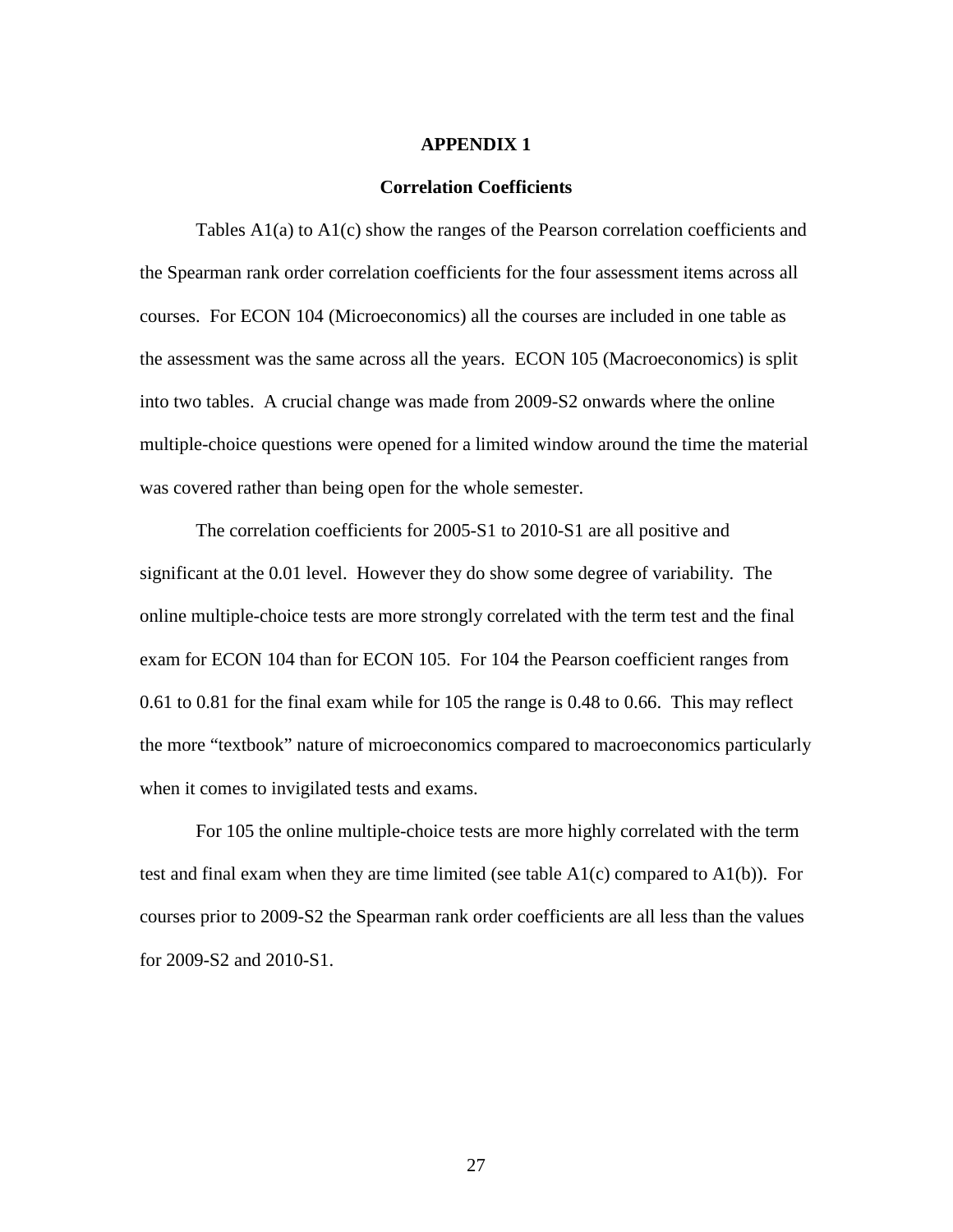|                   | <i>Assignment</i>                                   | Online MC                               | Term Test     | <b>Final Exam</b> |  |
|-------------------|-----------------------------------------------------|-----------------------------------------|---------------|-------------------|--|
|                   |                                                     | <b>Pearson Correlation Coefficients</b> |               |                   |  |
| Assignment        | 1.00                                                | $0.48 - 0.69$                           | $0.48 - 0.74$ | $0.52 - 0.72$     |  |
| Online MC         | $0.42 - 0.57$                                       | 1.00                                    | $0.49 - 0.77$ | $0.61 - 0.81$     |  |
| Term Test         | $0.51 - 0.69$                                       | $0.44 - 0.65$                           | 1.00          | $0.65 - 0.85$     |  |
| <b>Final Exam</b> | $0.51 - 0.68$                                       | $0.59 - 0.73$                           | $0.68 - 0.84$ | 1.00              |  |
|                   | <b>Spearman Rank Order Correlation Coefficients</b> |                                         |               |                   |  |
|                   | <i>Assignment</i>                                   | Online MC                               | Term Test     | <b>Final Exam</b> |  |

## **Table A1(a) ECON 104 (Microeconomics) All Courses**

|  |  | Table A1(b) ECON 105 (Macroeconomics) 2005-S1 to 2009-S1 |  |  |
|--|--|----------------------------------------------------------|--|--|
|--|--|----------------------------------------------------------|--|--|

|                   | <i>Assignment</i>                                   | Online MC                               | Term Test     | <b>Final Exam</b> |  |
|-------------------|-----------------------------------------------------|-----------------------------------------|---------------|-------------------|--|
|                   |                                                     | <b>Pearson Correlation Coefficients</b> |               |                   |  |
| Assignment        | 1.00                                                | $0.36 - 0.53(1)$                        | $0.41 - 0.57$ | $0.49 - 0.61$     |  |
| Online MC         | $0.21 - 0.44$                                       | 1.00                                    | $0.27 - 0.47$ | $0.48 - 0.66$     |  |
| Term Test         | $0.42 - 0.58$                                       | $0.24 - 0.41$                           | 1.00          | $0.73 - 0.81$     |  |
| <b>Final Exam</b> | $0.46 - 0.60$                                       | $0.35 - 0.50$                           | $0.76 - 0.83$ | $1.00\,$          |  |
|                   | <b>Spearman Rank Order Correlation Coefficients</b> |                                         |               |                   |  |
|                   | Assignment                                          | Online $MC$                             | Term Test     | <b>Final Exam</b> |  |

(1) the value for 2008-S1 of 0.16 was excluded being a highly unusual outlier.

|  |  | Table A1(c) ECON 105 (Macroeconomics) 2009-S2 and 2010-S1 |  |  |
|--|--|-----------------------------------------------------------|--|--|
|--|--|-----------------------------------------------------------|--|--|

|                   | Assignment        | Online MC                                           | Term Test                               | <b>Final Exam</b> |
|-------------------|-------------------|-----------------------------------------------------|-----------------------------------------|-------------------|
|                   |                   |                                                     | <b>Pearson Correlation Coefficients</b> |                   |
| Assignment        | 1.00              | $0.53 - 0.53$                                       | $0.53 - 0.59$                           | $0.58 - 0.61$     |
| Online MC         | $0.41 - 0.52$     | 1.00                                                | $0.55 - 0.55$                           | $0.65 - 0.66$     |
| Term Test         | $0.48 - 0.60$     | $0.51 - 0.55$                                       | 1.00                                    | $0.79 - 0.80$     |
| <b>Final Exam</b> | $0.52 - 0.66$     | $0.52 - 0.61$                                       | $0.80 - 0.82$                           | 1.00              |
|                   |                   | <b>Spearman Rank Order Correlation Coefficients</b> |                                         |                   |
|                   | <i>Assignment</i> | Online MC                                           | Term Test                               | <b>Final Exam</b> |

All coefficients are significant at the 1% level of significance.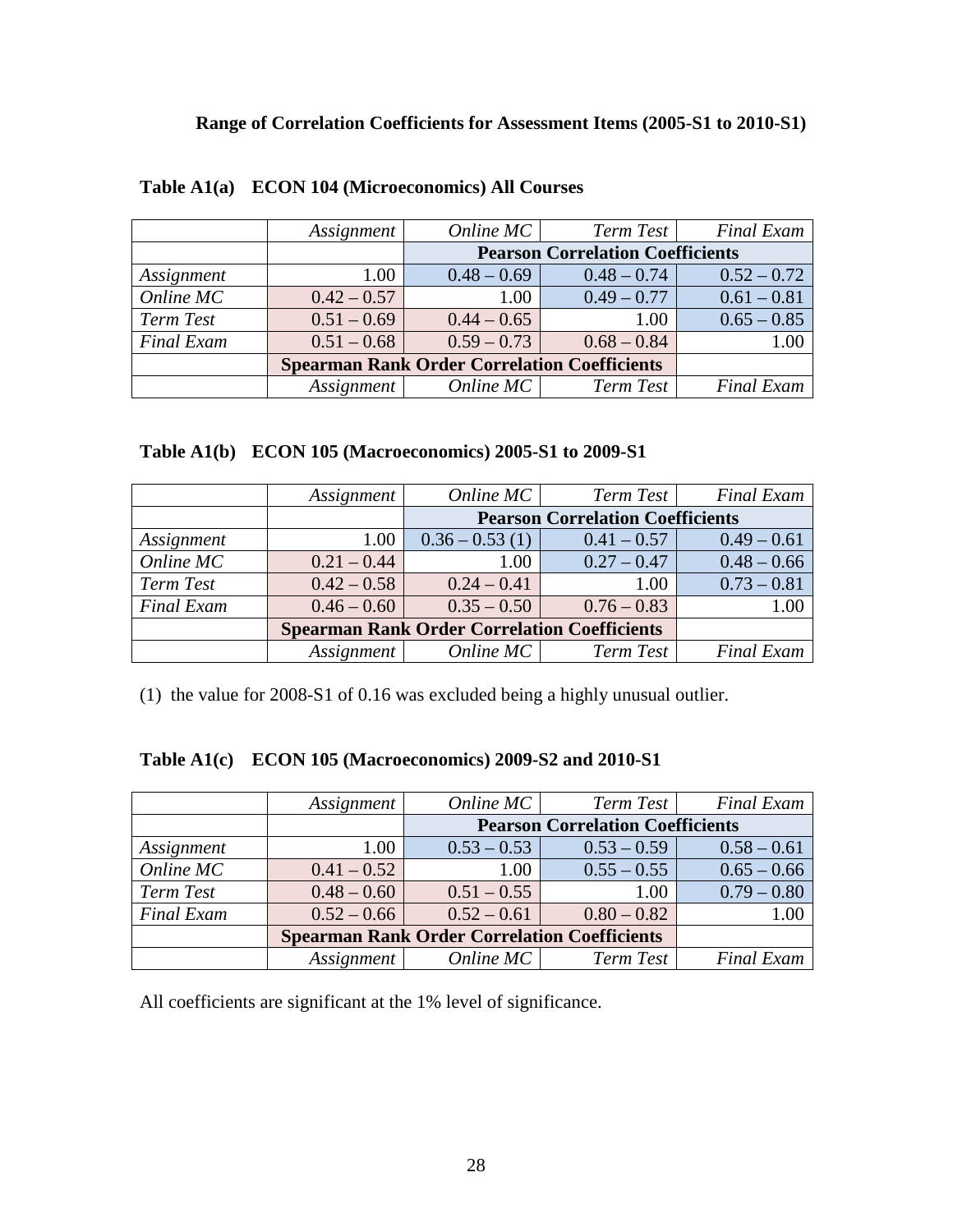## **Correlation Coefficients for Assessment Items (2011-S2)**

|                   | Online MC | <i>Tutorials</i>                                    | Progress | Term Test                               | <b>Final Exam</b> |
|-------------------|-----------|-----------------------------------------------------|----------|-----------------------------------------|-------------------|
|                   |           |                                                     | test     |                                         |                   |
|                   |           |                                                     |          | <b>Pearson Correlation Coefficients</b> |                   |
| Online MC         | 1.00      | 0.75                                                | 0.61     | 0.68                                    | 0.69              |
| <b>Tutorials</b>  | 0.70      | 1.00                                                | 0.60     | 0.63                                    | 0.64              |
| Progress test     | 0.62      | 0.59                                                | 1.00     | 0.62                                    | 0.63              |
| <b>Term Test</b>  | 0.67      | 0.59                                                | 0.66     | 1.00                                    | 0.83              |
| <b>Final Exam</b> | 0.70      | 0.60                                                | 0.67     | 0.85                                    | 1.00              |
|                   |           | <b>Spearman Rank Order Correlation Coefficients</b> |          |                                         |                   |
|                   | Online MC | <i>Tutorials</i>                                    | Progress | Term Test                               | <b>Final Exam</b> |
|                   |           |                                                     | test     |                                         |                   |

## **Table A1(d) ECON 104 (Microeconomics)**

# **Table A1(e) ECON 105 (Macroeconomics)**

|                   | Online MC | <b>Tutorials</b>                                    | Assignment        | Term Test                               | <b>Final Exam</b> |  |  |  |  |  |
|-------------------|-----------|-----------------------------------------------------|-------------------|-----------------------------------------|-------------------|--|--|--|--|--|
|                   |           |                                                     |                   | <b>Pearson Correlation Coefficients</b> |                   |  |  |  |  |  |
| Online MC         | 1.00      | 0.73                                                | 0.62              | 0.65                                    | 0.76              |  |  |  |  |  |
| <b>Tutorials</b>  | 0.76      | 1.00                                                | 0.54              | 0.62                                    | 0.74              |  |  |  |  |  |
| Assignment        | 0.56      | 0.55                                                | 1.00              | 0.66                                    | 0.68              |  |  |  |  |  |
| Term Test         | 0.62      | 0.65                                                | 0.61              | 1.00                                    | 0.83              |  |  |  |  |  |
| <b>Final Exam</b> | 0.73      | 0.75                                                | 0.64              | 0.84                                    | 1.00              |  |  |  |  |  |
|                   |           | <b>Spearman Rank Order Correlation Coefficients</b> |                   |                                         |                   |  |  |  |  |  |
|                   | Online MC | <i>Tutorials</i>                                    | <i>Assignment</i> | Term Test                               | <b>Final Exam</b> |  |  |  |  |  |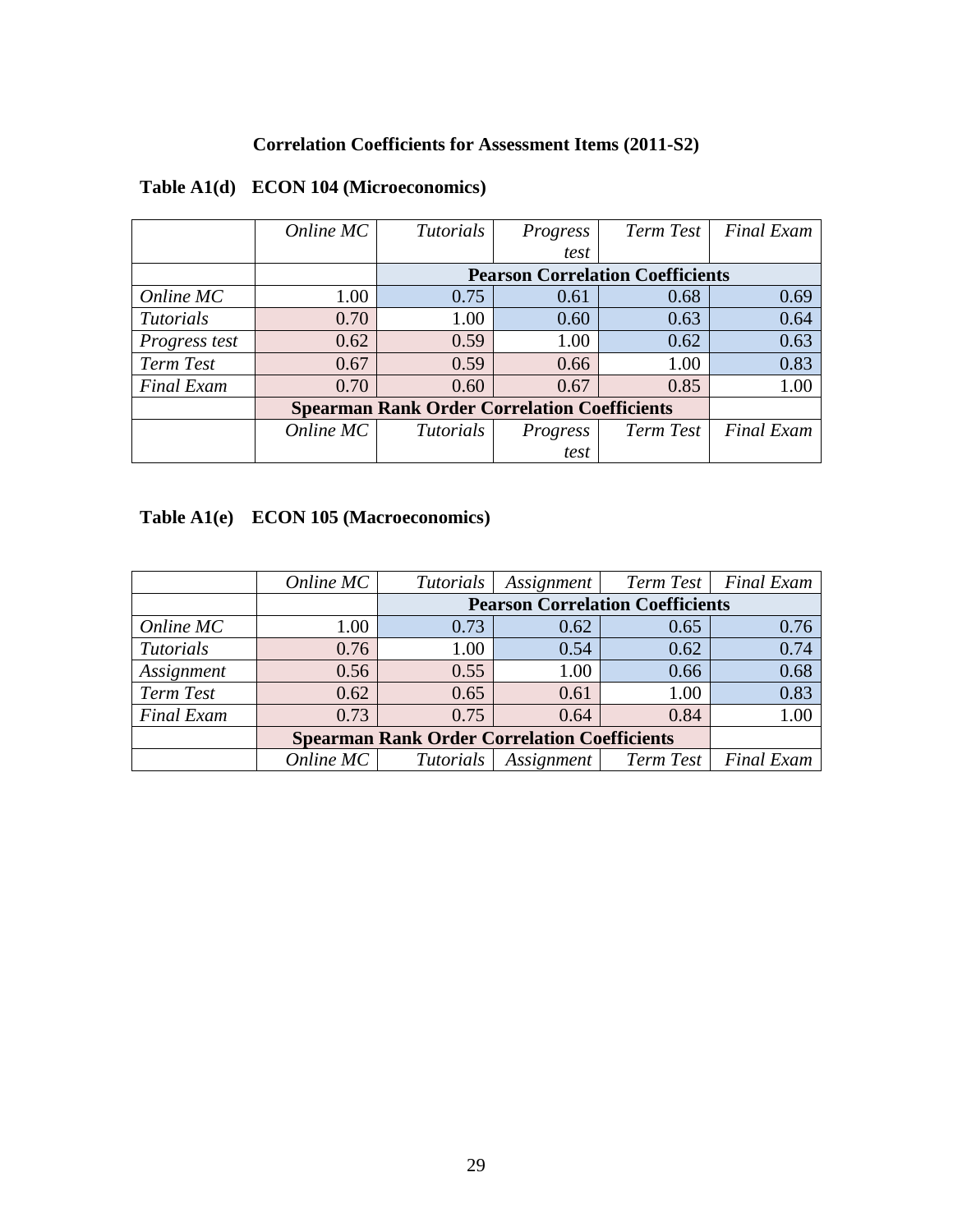### **APPENDIX 2**

#### **Non-disrupted vs. Disrupted Grades for Grade Bands – Examples.**

These tables are best read across each row. For example, in row 1 of table  $A2(a)$  we see that in the sample period (2005-S1 to 2010-S1) 4.5 percent of students actually received an A+ (the number in the far right column). Under the alternative weighting scheme of (0.2, 0.8) 3.1 percent of students would have continued to receive an A+, 0.9 percent would receive an A, 0.4 percent an A- and 0.1 percent a B+. The column total shows how many students would now receive an A+ being 5.2 percent. Note that in the historically scaled set, row and column totals are constrained to be the same with any minor differences due to rounding.

The disruption to grades with different weighting schemes can also be seen in these tables. Students on the diagonal receive the same alternative grade as their non-disrupted grade. Compared to the weighting scheme of (0.2, 0.8) the weighting scheme (0.8, 0.2) shows smaller numbers on the diagonal (using either raw or scaled grades) and greater dispersion away from the diagonal.

Tables A2(e) to A2(h) show disruption by band for 2011-S2 using 2011-S1 weights.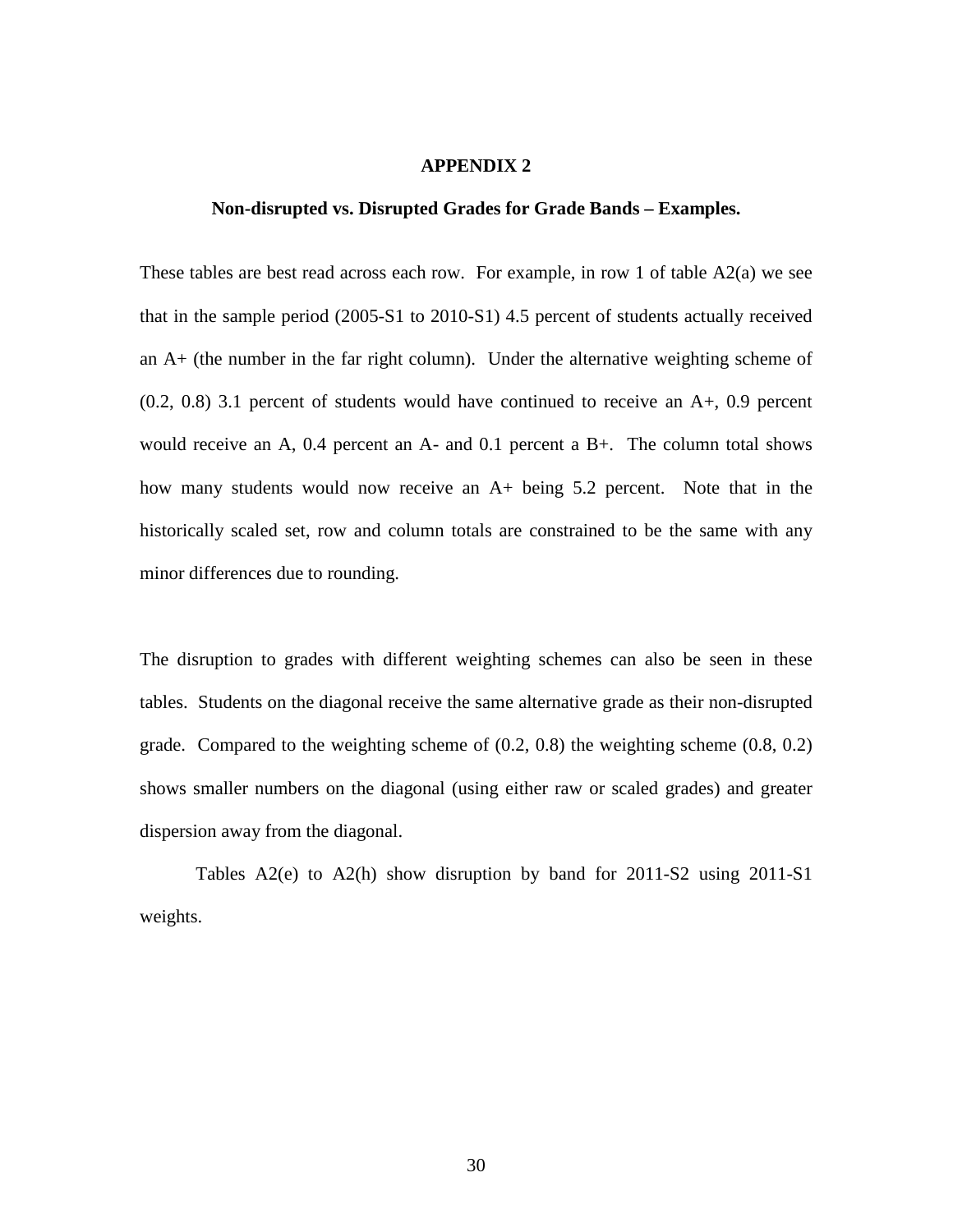# **Percent of Students – Using Raw Scores 2005-S1 to 2010-S1**

|                     |               |      |     |     |      |     | <b>Disrupted Grade</b> |         |      |         |     |      |      |
|---------------------|---------------|------|-----|-----|------|-----|------------------------|---------|------|---------|-----|------|------|
|                     |               | $A+$ | A   | A-  | $B+$ | B   | $B -$                  | $C+$    | C    | $C-$    | D   | E    | Tot. |
|                     | $A+$          | 3.1  | 0.9 | 0.4 | 0.1  |     |                        |         |      |         |     |      | 4.5  |
|                     | A             | 1.4  | 1.5 | 1.3 | 0.8  | 0.4 | 0.1                    |         |      |         |     |      | 5.4  |
| Non-disrupted Grade | A-            | 0.5  | 1.6 | 1.8 | 1.9  | 1.0 | 0.4                    | 0.1     | 0.1  |         |     |      | 7.4  |
|                     | $B+$          | 0.2  | 0.6 | 1.6 | 2.3  | 1.7 | 1.3                    | 0.6     | 0.1  | 0.1     |     |      | 8.4  |
|                     | B             |      | 0.2 | 0.7 | 2.1  | 2.3 | 2.5                    | $1.1\,$ | 0.7  | 0.2     |     |      | 9.9  |
|                     | <b>B-</b>     |      | 0.1 | 0.3 | 1.1  | 2.0 | 2.8                    | 2.0     | 1.4  | 0.5     | 0.2 |      | 10.5 |
|                     | $C+$          |      |     | 0.1 | 0.3  | 1.0 | 2.2                    | 2.5     | 2.3  | 1.5     | 0.5 | 0.1  | 10.5 |
|                     | $\mathcal{C}$ |      |     |     | 0.1  | 0.4 | 1.2                    | 2.1     | 2.7  | 2.4     | 1.3 | 0.6  | 10.7 |
|                     | $C-$          |      |     |     | 0.1  | 0.2 | 0.6                    | 1.3     | 1.9  | 2.2     | 1.6 | 1.1  | 8.9  |
|                     | D             |      |     |     |      |     | 0.1                    | 0.2     | 0.6  | 1.1     | 1.5 | 1.7  | 5.3  |
|                     | E             |      |     |     |      | 0.1 |                        | 0.1     | 0.3  | $1.1\,$ | 1.9 | 15.0 | 18.5 |
| Tot.                |               | 5.2  | 4.9 | 6.2 | 8.8  | 9.1 | 11.2                   | 10.0    | 10.1 | 9.1     | 7.0 | 18.5 | 100  |

**Table A2(a) Weighting: (0.2, 0.8) (n=8752)**

|  | Table A2(b) Weighting: | $(0.8, 0.2)$ (n=8752) |
|--|------------------------|-----------------------|
|--|------------------------|-----------------------|

|                     |             |      |      |      |      | Disrupted Grade |         |      |              |      |     |      |      |
|---------------------|-------------|------|------|------|------|-----------------|---------|------|--------------|------|-----|------|------|
|                     |             | $A+$ | A    | A-   | $B+$ | B               | $B -$   | $C+$ | $\mathsf{C}$ | $C-$ | D   | E    | Tot. |
|                     | $A+$        | 4.3  | 0.1  | 0.1  |      |                 |         |      |              |      |     |      | 4.5  |
|                     | A           | 4.4  | 0.6  | 0.2  | 0.1  |                 |         |      |              |      |     |      | 5.4  |
|                     | A-          | 5.1  | 1.3  | 0.7  | 0.2  |                 |         |      |              |      |     |      | 7.4  |
|                     | $B+$        | 4.3  | 1.9  | 1.2  | 0.5  | 0.3             | 0.1     |      |              |      |     |      | 8.4  |
|                     | B           | 4.0  | 2.1  | 1.7  | 1.1  | 0.6             | 0.2     | 0.1  |              |      |     | 0.1  | 9.9  |
| Non-disrupted Grade | $B -$       | 3.1  | 2.0  | 2.3  | 1.3  | 1.0             | 0.5     | 0.2  |              |      |     | 0.1  | 10.5 |
|                     | $C+$        | 2.4  | 1.6  | 1.9  | 1.7  | 1.3             | 0.7     | 0.4  | 0.2          |      |     | 0.1  | 10.5 |
|                     | $\mathbf C$ | 1.9  | 1.4  | 1.7  | 1.6  | 1.6             | 1.1     | 0.6  | 0.3          | 0.2  | 0.1 | 0.3  | 10.7 |
|                     | $C-$        | 1.4  | 1.0  | 1.2  | 1.4  | 1.3             | $1.1\,$ | 0.6  | 0.5          | 0.1  |     | 0.2  | 8.9  |
|                     | D           | 0.4  | 0.5  | 0.6  | 0.6  | 0.6             | 0.9     | 0.5  | 0.4          | 0.4  | 0.2 | 0.4  | 5.3  |
|                     | E           | 0.2  | 0.6  | 0.5  | 0.7  | 0.8             | 1.1     | 1.4  | 1.1          | 1.4  | 1.1 | 9.6  | 18.5 |
| Tot.                |             | 31.5 | 13.1 | 12.1 | 9.2  | 7.5             | 5.7     | 3.8  | 2.5          | 2.1  | 1.4 | 10.8 | 100  |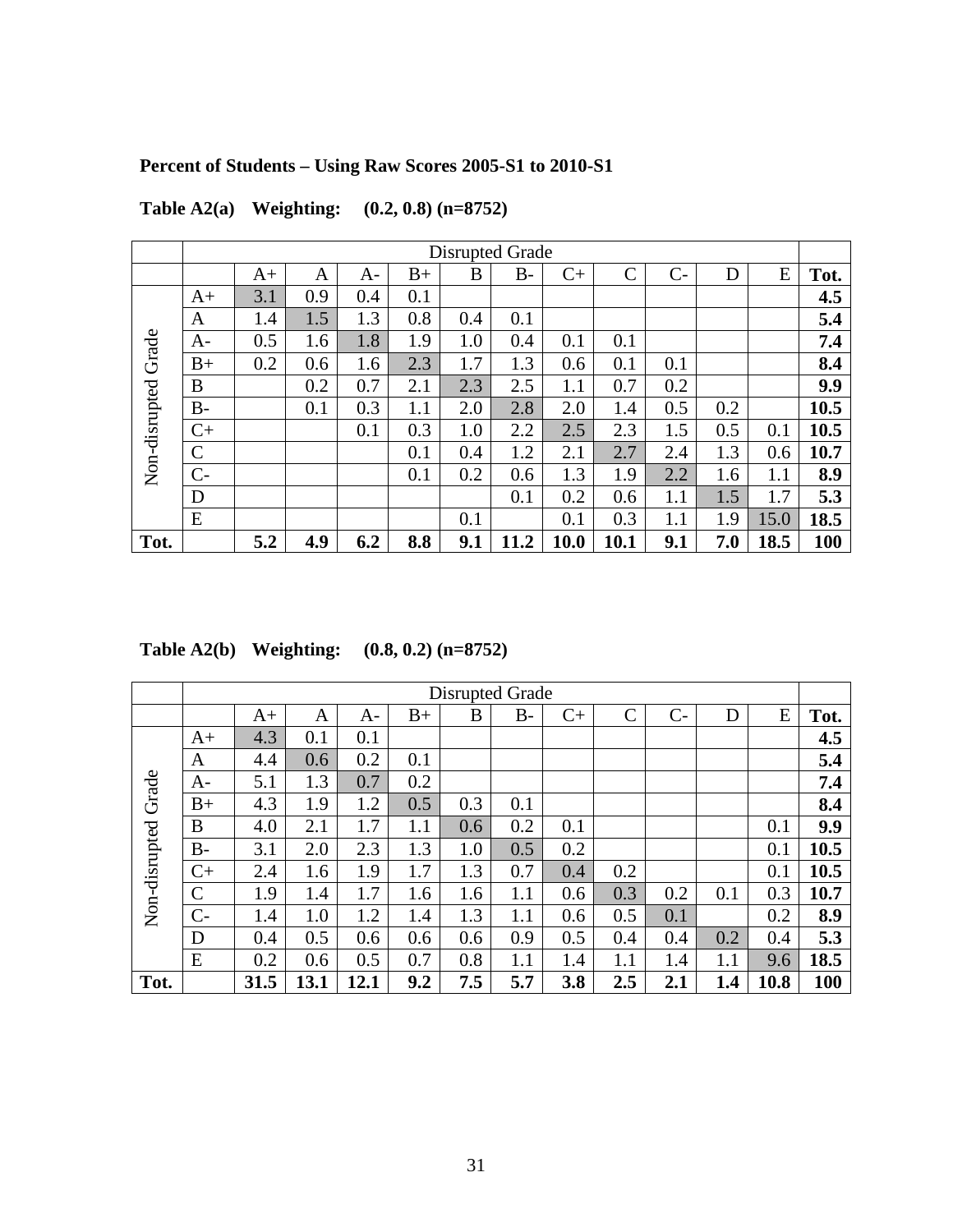# **Percent of Students – Using Historical Grade Distribution 2005-S1 to 2010-S1**

|                     |              |      |     |     |      | <b>Disrupted Grade</b> |      |      |              |      |     |      |      |
|---------------------|--------------|------|-----|-----|------|------------------------|------|------|--------------|------|-----|------|------|
|                     |              | $A+$ | A   | A-  | $B+$ | B                      | $B-$ | $C+$ | $\mathsf{C}$ | $C-$ | D   | E    | Tot. |
|                     | $A+$         | 2.8  | 1.2 | 0.4 | 0.1  |                        |      |      |              |      |     |      | 4.5  |
|                     | A            | 1.3  | 1.6 | 1.3 | 0.8  | 0.3                    | 0.1  |      |              |      |     |      | 5.4  |
|                     | A-           | 0.4  | 1.7 | 2.3 | 1.6  | 0.9                    | 0.4  | 0.1  |              |      |     |      | 7.4  |
|                     | $B+$         | 0.1  | 0.6 | 2.0 | 2.1  | 2.0                    | 0.9  | 0.5  | 0.2          |      |     |      | 8.4  |
|                     | B            |      | 0.1 | 0.9 | 2.2  | 2.6                    | 2.3  | 1.1  | 0.6          | 0.2  |     |      | 9.9  |
|                     | <b>B-</b>    |      | 0.1 | 0.3 | 1.2  | 2.2                    | 2.7  | 2.0  | 1.4          | 0.4  | 0.1 |      | 10.5 |
| Non-disrupted Grade | $C+$         |      |     | 0.1 | 0.3  | 1.3                    | 2.2  | 2.5  | 2.5          | 1.3  | 0.3 | 0.1  | 10.5 |
|                     | $\mathsf{C}$ |      |     |     | 0.2  | 0.4                    | 1.2  | 2.4  | 2.9          | 2.3  | 0.8 | 0.5  | 10.7 |
|                     | $C-$         |      |     |     |      | 0.2                    | 0.7  | 1.4  | 2.1          | 2.0  | 1.3 | 1.2  | 8.9  |
|                     | D            |      |     |     |      |                        | 0.1  | 0.3  | 0.7          | 1.5  | 1.2 | 1.5  | 5.3  |
|                     | E            |      |     |     |      |                        |      | 0.2  | 0.5          | 1.2  | 1.6 | 15.0 | 18.5 |
| Tot.                |              | 4.5  | 5.4 | 7.4 | 8.4  | 10.0                   | 10.4 | 10.6 | 10.7         | 8.9  | 5.3 | 18.5 | 100  |

**Table A2(c) Weighting: (0.2, 0.8) (n=8752)**

**Table A2(d) Weighting: (0.8, 0.2) (n=8752)**

|                     |               |      |     |     |      | Disrupted Grade |       |      |              |      |     |      |      |
|---------------------|---------------|------|-----|-----|------|-----------------|-------|------|--------------|------|-----|------|------|
|                     |               | $A+$ | A   | A-  | $B+$ | B               | $B -$ | $C+$ | $\mathsf{C}$ | $C-$ | D   | E    | Tot. |
|                     | $A+$          | 2.6  | 0.9 | 0.5 | 0.2  | 0.1             |       | 0.1  |              |      |     |      | 4.5  |
|                     | A             | 1.3  | 1.3 | 0.9 | 0.7  | 0.5             | 0.3   | 0.1  | 0.1          |      |     |      | 5.4  |
|                     | $A-$          | 0.6  | 1.5 | 1.4 | 1.2  | 1.1             | 0.9   | 0.5  | 0.2          |      |     |      | 7.4  |
|                     | $B+$          | 0.1  | 1.0 | 1.4 | 1.2  | 1.4             | 1.5   | 1.0  | 0.4          | 0.3  |     |      | 8.4  |
| Non-disrupted Grade | B             |      | 0.4 | 1.4 | 1.4  | 1.4             | 1.7   | 1.5  | 1.3          | 0.5  | 0.1 | 0.1  | 9.9  |
|                     | $B -$         |      | 0.2 | 0.9 | 1.1  | 1.5             | 1.7   | 1.8  | 1.7          | 1.1  | 0.3 | 0.3  | 10.5 |
|                     | $C+$          |      |     | 0.4 | 1.1  | 1.2             | 1.5   | 1.7  | 2.0          | 1.3  | 0.7 | 0.5  | 10.5 |
|                     | $\mathcal{C}$ |      |     | 0.1 | 0.7  | $1.1\,$         | 1.3   | 1.4  | 2.0          | 1.9  | 1.0 | 1.1  | 10.7 |
|                     | $C-$          |      |     | 0.2 | 0.6  | 0.8             | 0.9   | 1.2  | 1.5          | 1.6  | 1.0 | 1.1  | 8.9  |
|                     | D             |      |     |     | 0.1  | 0.4             | 0.3   | 0.6  | 0.7          | 1.0  | 0.7 | 1.5  | 5.3  |
|                     | E             |      |     |     | 0.1  | 0.2             | 0.4   | 0.6  | 0.8          | 1.1  | 1.5 | 13.8 | 18.5 |
| Tot.                |               | 4.5  | 5.4 | 7.4 | 8.4  | 10.0            | 10.4  | 10.6 | 10.7         | 8.9  | 5.3 | 18.5 | 100  |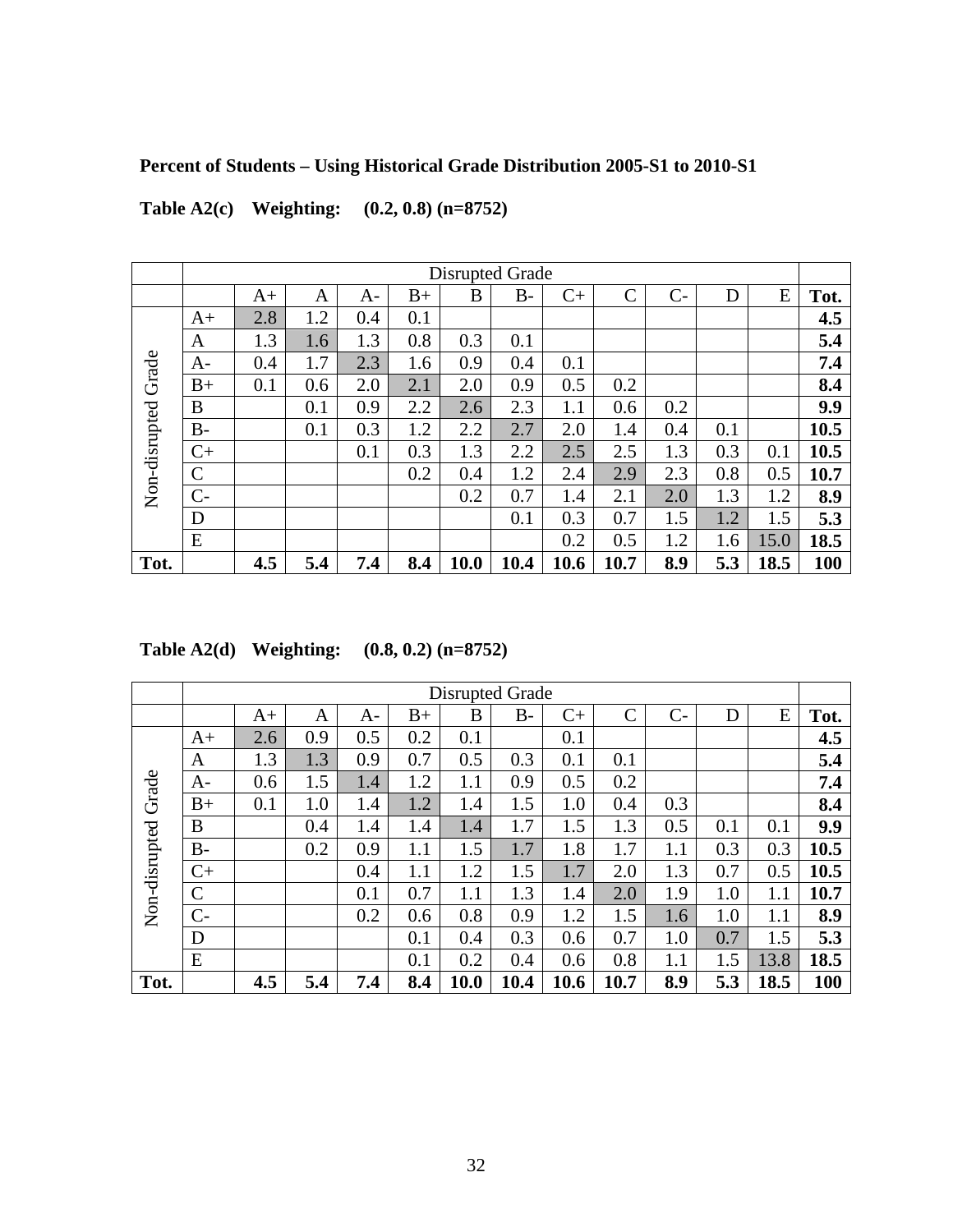## **Percent of Students – Using Raw Scores 2011-S2 Using 2011-S1 Weightings**

|                     |             |      |      |      |      | Disrupted Grade |       |      |                    |       |     |      |      |
|---------------------|-------------|------|------|------|------|-----------------|-------|------|--------------------|-------|-----|------|------|
|                     |             | $A+$ | A    | A-   | $B+$ | B               | $B -$ | $C+$ | $\overline{\rm C}$ | $C -$ | D   | E    | Tot. |
|                     | $A+$        | 13.0 | 0.3  | 0.3  |      |                 |       |      |                    |       |     |      | 13.7 |
|                     | A           | 4.1  | 2.5  | 0.6  |      |                 |       |      |                    |       |     |      | 7.3  |
|                     | A-          | 2.2  | 3.2  | 2.5  | 0.3  |                 |       |      |                    |       |     |      | 8.3  |
| Non-disrupted Grade | $B+$        |      | 2.9  | 2.5  | 1.0  | 0.3             |       |      |                    |       |     |      | 6.7  |
|                     | B           | 0.3  | 0.3  | 1.9  | 2.2  | 2.9             | 1.0   |      |                    |       |     |      | 8.6  |
|                     | <b>B-</b>   |      | 0.6  | 1.6  | 0.6  | 2.9             | 1.0   | 1.0  |                    |       |     |      | 7.6  |
|                     | $C+$        |      | 0.3  | 0.6  | 1.3  | 1.3             | 2.5   | 2.2  | 0.3                | 0.3   |     |      | 8.9  |
|                     | $\mathbf C$ |      |      |      | 0.6  | 0.3             | 0.6   | 1.3  | 1.6                | 1.0   |     | 0.3  | 5.7  |
|                     | $C-$        |      |      |      |      | 0.6             | 1.6   | 2.9  | 2.2                | 1.6   | 0.6 | 0.3  | 9.8  |
|                     | D           |      |      |      |      |                 | 0.6   | 1.0  |                    | 2.2   | 0.6 | 1.0  | 5.4  |
|                     | E           |      |      |      |      | 0.6             | 0.3   | 1.0  | 0.6                | 1.9   | 1.3 | 12.4 | 18.1 |
| Tot.                |             | 19.6 | 10.1 | 10.0 | 6.0  | 8.9             | 7.6   | 9.4  | 4.7                | 7.0   | 2.5 | 14.0 | 100  |

# **Table A2(e) Microeconomics (104) (n=315)**

| Table A2(f) | Macroeconomics $(105)$ (n=349) |  |
|-------------|--------------------------------|--|
|-------------|--------------------------------|--|

|                     |             |      |     |     |      | <b>Disrupted Grade</b> |         |      |               |      |     |      |      |
|---------------------|-------------|------|-----|-----|------|------------------------|---------|------|---------------|------|-----|------|------|
|                     |             | $A+$ | A   | A-  | $B+$ | B                      | $B-$    | $C+$ | $\mathcal{C}$ | $C-$ | D   | E    | Tot. |
|                     | $A+$        | 12.0 | 1.7 | 1.4 |      |                        |         |      |               |      |     |      | 15.2 |
|                     | A           | 3.2  | 3.7 | 2.0 | 0.9  |                        |         |      |               |      |     |      | 9.7  |
|                     | A-          |      | 1.4 | 3.4 | 5.2  | 1.4                    | 0.6     |      |               |      |     |      | 12.0 |
|                     | $B+$        |      | 0.6 | 0.3 | 3.7  | 2.3                    | 2.0     |      | 0.3           |      |     |      | 9.2  |
|                     | B           |      |     | 0.3 | 1.7  | 2.6                    | 2.6     | 0.3  | 1.4           |      |     |      | 8.9  |
| Non-disrupted Grade | $B -$       |      |     |     | 0.6  | 0.6                    | 2.3     | 1.7  | 2.0           | 0.6  |     |      | 7.7  |
|                     | $C+$        |      |     |     |      | 0.3                    | $1.1\,$ | 1.7  | 2.0           | 1.1  | 0.3 |      | 6.6  |
|                     | $\mathbf C$ |      |     |     |      | 0.3                    |         | 0.3  | 0.9           | 1.1  | 0.9 | 0.6  | 4.0  |
|                     | $C-$        |      |     |     |      |                        | 0.6     | 0.3  | 1.1           | 1.1  | 1.4 | 1.1  | 5.7  |
|                     | D           |      |     |     |      |                        |         |      | 0.6           | 1.1  | 0.9 | 0.3  | 2.9  |
|                     | E           |      |     |     |      |                        |         | 0.3  | 0.6           | 0.9  | 1.4 | 14.9 | 18.1 |
| Tot.                |             | 15.2 | 7.4 | 7.4 | 12.1 | 7.5                    | 9.2     | 4.6  | 8.9           | 5.9  | 4.9 | 16.9 | 100  |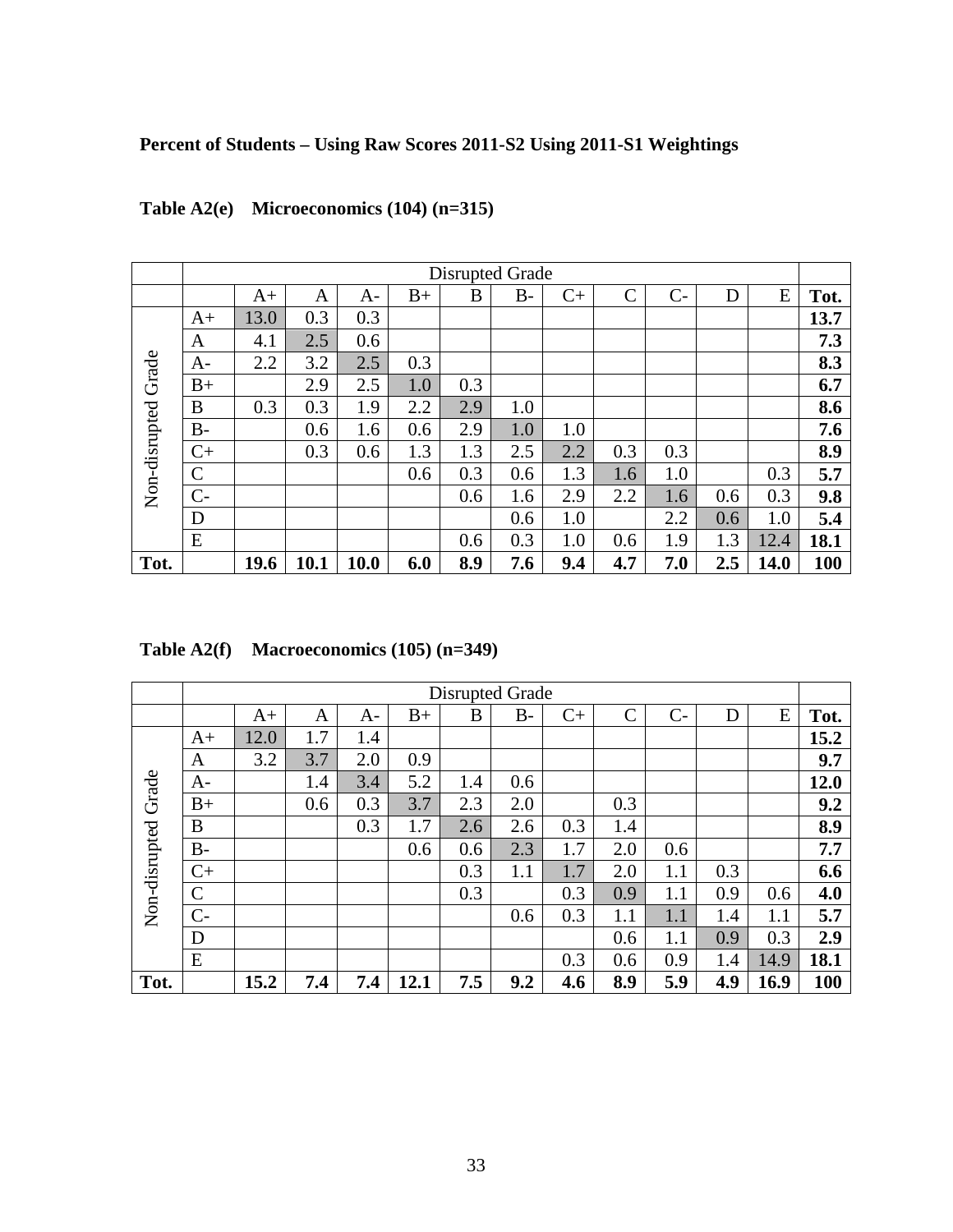## **Percent of Students – Using Historical Grade Distribution 2011-S2 Using 2011-S1 Weightings**

|                     |             |      |     |     |      | Disrupted Grade |       |      |                |      |     |      |      |
|---------------------|-------------|------|-----|-----|------|-----------------|-------|------|----------------|------|-----|------|------|
|                     |             | $A+$ | A   | A-  | $B+$ | B               | $B -$ | $C+$ | $\overline{C}$ | $C-$ | D   | E    | Tot. |
|                     | $A+$        | 2.5  | 3.2 | 3.8 | 2.2  | 1.6             | 0.3   |      |                |      |     |      | 13.7 |
|                     | A           |      |     | 0.6 | 2.5  | 1.9             | 1.6   | 0.6  |                |      |     |      | 7.3  |
|                     | A-          |      |     |     | 1.0  | 3.2             | 1.9   | 2.2  |                |      |     |      | 8.3  |
| Non-disrupted Grade | $B+$        |      |     |     |      | 0.6             | 2.9   | 2.9  | 0.3            |      |     |      | 6.7  |
|                     | B           |      |     |     |      | 0.3             | 1.3   | 2.2  | 3.8            | 1.0  |     |      | 8.6  |
|                     | <b>B-</b>   |      |     |     |      |                 | 1.0   | 1.9  | 2.9            | 1.3  | 0.6 |      | 7.6  |
|                     | $C+$        |      |     |     |      |                 | 0.6   | 1.0  | 1.6            | 3.8  | 1.0 | 0.6  | 8.9  |
|                     | $\mathbf C$ |      |     |     |      |                 |       |      | 1.0            | 1.6  | 1.0 | 2.2  | 5.7  |
|                     | $C-$        |      |     |     |      |                 |       |      | 1.0            | 2.2  | 3.2 | 3.5  | 9.8  |
|                     | D           |      |     |     |      |                 |       |      |                | 1.3  | 0.3 | 3.8  | 5.4  |
|                     | E           |      |     |     |      |                 |       |      | 0.6            | 0.3  | 1.0 | 16.2 | 18.1 |
| Tot.                |             | 2.5  | 3.2 | 4.4 | 5.7  | 7.9             | 9.6   | 10.8 | 11.2           | 11.5 | 7.1 | 26.3 | 100  |

# **Table A2(g) Microeconomics (104) (n=315)**

|  | Table $A2(h)$ Macroeconomics $(105)$ $(n=349)$ |  |
|--|------------------------------------------------|--|
|--|------------------------------------------------|--|

|                     | <b>Disrupted Grade</b> |      |     |     |      |      |       |      |              |      |     |      |      |
|---------------------|------------------------|------|-----|-----|------|------|-------|------|--------------|------|-----|------|------|
|                     |                        | $A+$ | Α   | A-  | $B+$ | B    | $B -$ | $C+$ | $\mathsf{C}$ | $C-$ | D   | E    | Tot. |
|                     | $A+$                   | 4.9  | 4.3 | 4.6 | 1.4  |      |       |      |              |      |     |      | 15.2 |
|                     | A                      | 0.6  | 2.0 | 3.4 | 2.9  | 0.9  |       |      |              |      |     |      | 9.7  |
|                     | $A-$                   |      |     | 0.9 | 4.0  | 5.2  | 2.0   |      |              |      |     |      | 12.0 |
|                     | $B+$                   |      |     | 0.3 | 0.3  | 3.7  | 3.4   | 1.1  | 0.3          |      |     |      | 9.2  |
|                     | B                      |      |     |     | 0.3  | 1.7  | 2.9   | 2.6  | 1.4          |      |     |      | 8.9  |
| Non-disrupted Grade | $B -$                  |      |     |     |      | 0.6  | 1.1   | 3.4  | 2.3          | 0.3  |     |      | 7.7  |
|                     | $C+$                   |      |     |     |      |      | 0.6   | 2.6  | 2.6          | 0.9  |     |      | 6.6  |
|                     | $\mathcal{C}$          |      |     |     |      |      | 0.3   | 0.3  | 1.4          | 1.4  | 0.6 |      | 4.0  |
|                     | $C-$                   |      |     |     |      |      |       | 0.9  | 1.1          | 2.0  | 1.4 | 0.3  | 5.7  |
|                     | D                      |      |     |     |      |      |       |      | 0.9          | 1.7  |     | 0.3  | 2.9  |
|                     | E                      |      |     |     |      |      |       | 0.3  | 0.9          | 1.4  | 2.6 | 12.9 | 18.1 |
| Tot.                |                        | 5.5  | 6.3 | 9.2 | 8.9  | 12.1 | 10.3  | 11.2 | 10.9         | 7.7  | 4.6 | 13.5 | 100  |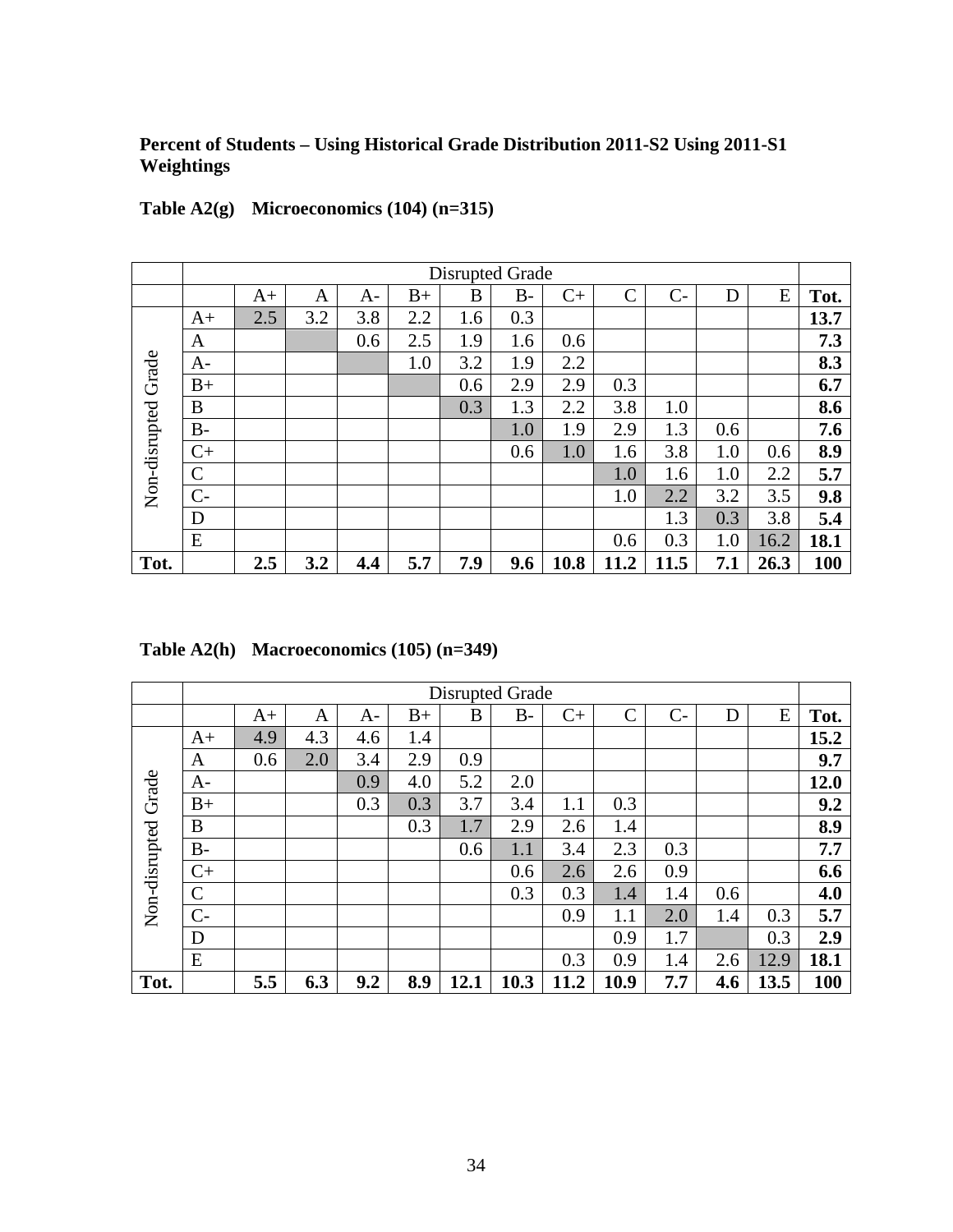## **APPENDIX 3**

## **Comparison of Time Limited vs Non Time Limited Online MC Tests**

## **Table A3(a) Percent of Students and the Change in GPA Under Different Weighting Schemes Using Raw Scores - Comparison of all Courses and ECON 105-S2 2009 Onwards.**

The first number shown in the brackets is the weight applied to the online multiple-choice and the second is the weight for the term test.

| <b>Change</b> in | All        | 105-S2     | All        | 105-S2     | All        | 105-S2     |
|------------------|------------|------------|------------|------------|------------|------------|
| <b>GPA</b>       | courses    | 2009       | courses    | 2009       | courses    | 2009       |
|                  | (0.2, 0.8) | onwards    | (0.4, 0.6) | onwards    | (0.8, 0.2) | onwards    |
|                  |            | (0.2, 0.8) |            | (0.4, 0.6) |            | (0.8, 0.2) |
| $+10$            |            |            |            |            | 0.2        |            |
| $+9$             |            |            |            |            | 0.9        | 0.3        |
| $+8$             |            |            |            |            | 2.4        | 3.1        |
| $+7$             |            |            |            |            | 4.2        | 2.9        |
| $+6$             | 0.1        |            | 0.1        |            | 6.3        | 4.7        |
| $+5$             | 0.2        |            | 0.9        | 0.2        | 9.5        | 7.3        |
| $+4$             | 0.7        |            | 3.2        | 0.1        | 13.0       | 11.3       |
| $+3$             | 2.6        | 0.5        | 8.8        | 6.6        | 14.7       | 14.6       |
| $+2$             | 8.1        | 4.5        | 18.0       | 11.2       | 14.9       | 16.2       |
| $+1$             | 17.9       | 12.0       | 24.3       | 20.4       | 12.4       | 13.6       |
| $\boldsymbol{0}$ | 37.6       | 30.3       | 32.2       | 35.8       | 18.0       | 21.7       |
| $-1$             | 18.2       | 23.5       | 8.4        | 15.8       | 2.0        | 1.8        |
| $\frac{-2}{-3}$  | 9.7        | 18.3       | 2.8        | 6.3        | 0.7        | 1.0        |
|                  | 3.8        | 8.6        | 0.7        | 2.0        | 0.4        | 0.5        |
| $-4$             | 1.0        | 2.1        | 0.1        | 0.3        | 0.2        | 0.8        |
| $-5$             | 0.2        | 0.2        | 0.1        | 0.2        | 0.1        | 0.3        |
| $-6$             |            | 0.2        |            | 0.2        | 0.1        |            |
| $-7$             |            |            |            |            |            |            |
| $-8$             |            |            |            |            |            |            |
| $-9$             |            |            |            |            |            |            |
| $-10$            |            |            |            |            |            |            |
| <b>OVERALL</b>   | $-0.1$     | $-0.7$     | $+0.9$     | $+0.3$     | $+2.8$     | $+2.4$     |
| <b>CHANGE</b>    |            |            |            |            |            |            |
| <b>IN GPA</b>    |            |            |            |            |            |            |
|                  |            |            |            |            |            |            |
| Percent of       | 73.7       | 65.8       | 64.9       | 72.0       | 32.4       | 37.1       |
| students in      |            |            |            |            |            |            |
| range $(-1,+1)$  |            |            |            |            |            |            |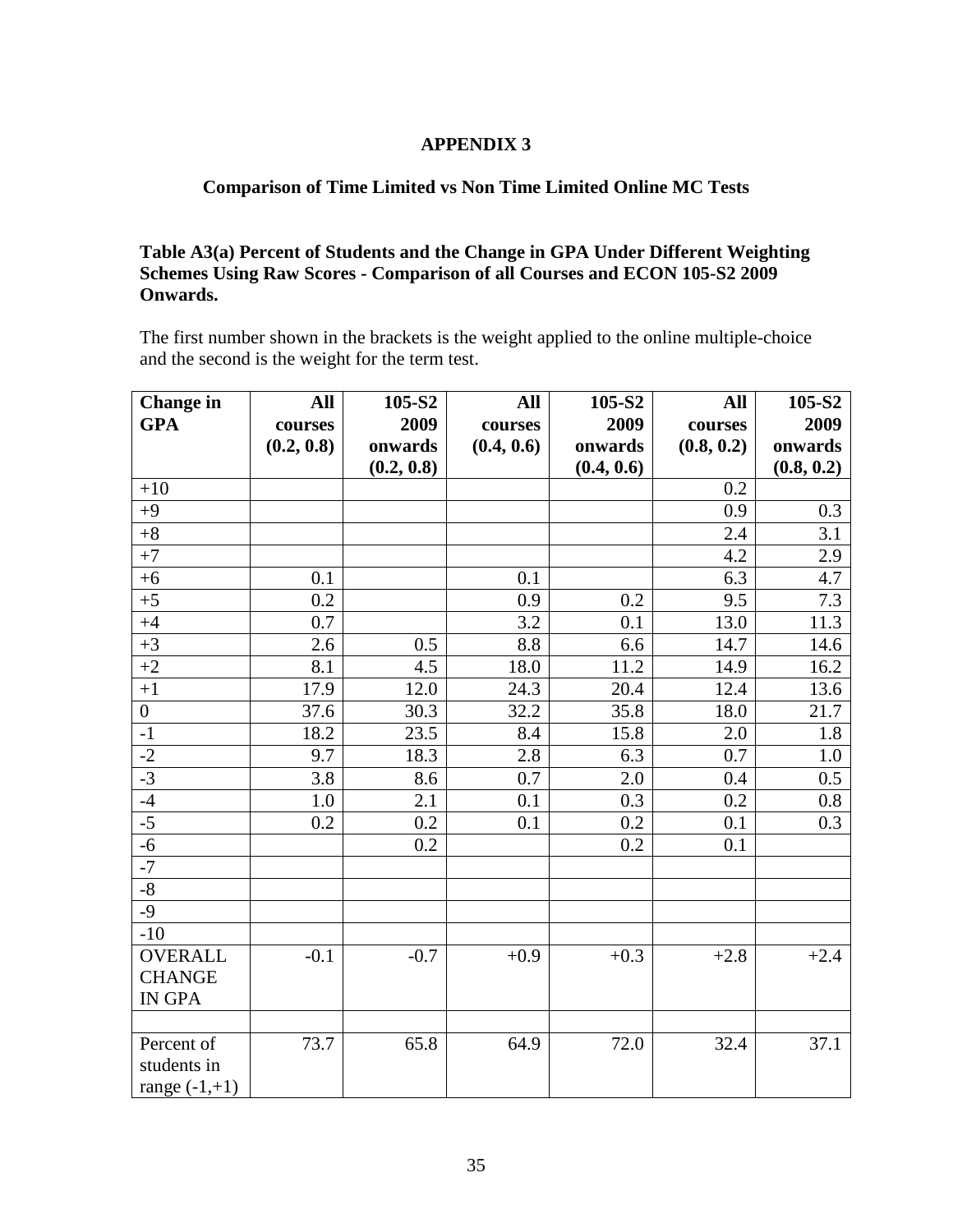| Percent of           | $\epsilon$<br>1.J | 88.6 | 85.7        | 89.6 | 48.0 | 54.3 |
|----------------------|-------------------|------|-------------|------|------|------|
| students in          |                   |      |             |      |      |      |
| $(-2,+2)$<br>range ( |                   |      |             |      |      |      |
|                      | 9750<br>0   J 4   | 618  | 9752<br>ے ب | 618  | 0750 | 618  |